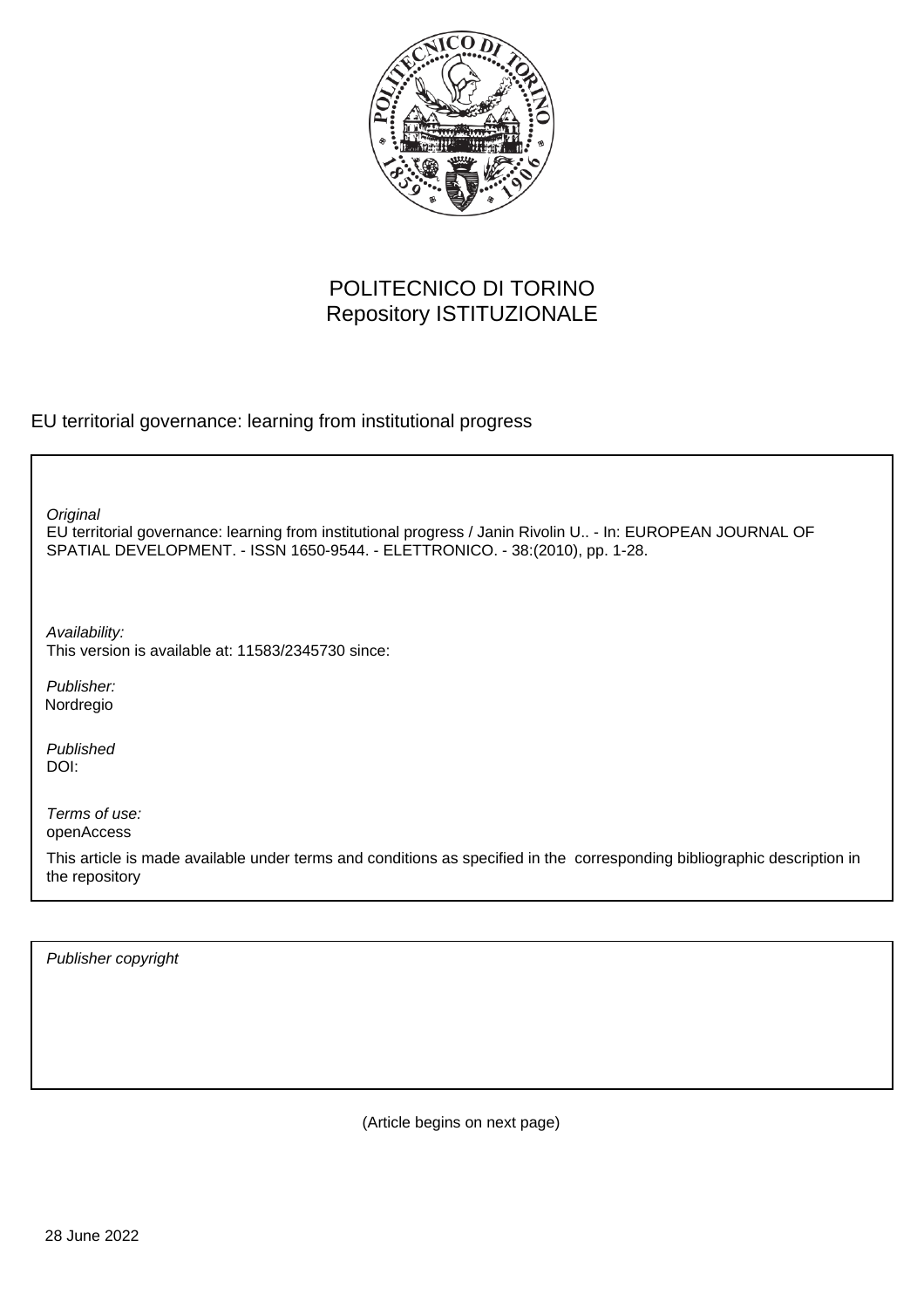# EUROPEAN<br>JOURNAL OF **SPATIAL DEVELOPMENT**

The European Journal of Spatial Development is published by Nordregio, Nordic Centre for Spatial Development and OTB Research Institute, Delft University of Technology

ISSN 1650-9544

Publication details, including instructions for authors: www.nordregio.se/EJSD

# **EU territorial governance: learning from institutional progress**

Online Publication Date: 2010-04-29

*To cite this Article:* Janin Rivolin, Umberto, 2010, Refereed article, April, 2010, *European Journal of Spatial Development*.

URL: http://www.nordregio.se/EJSD/referred38

PLEASE SCROLL DOWN FOR ARTICLE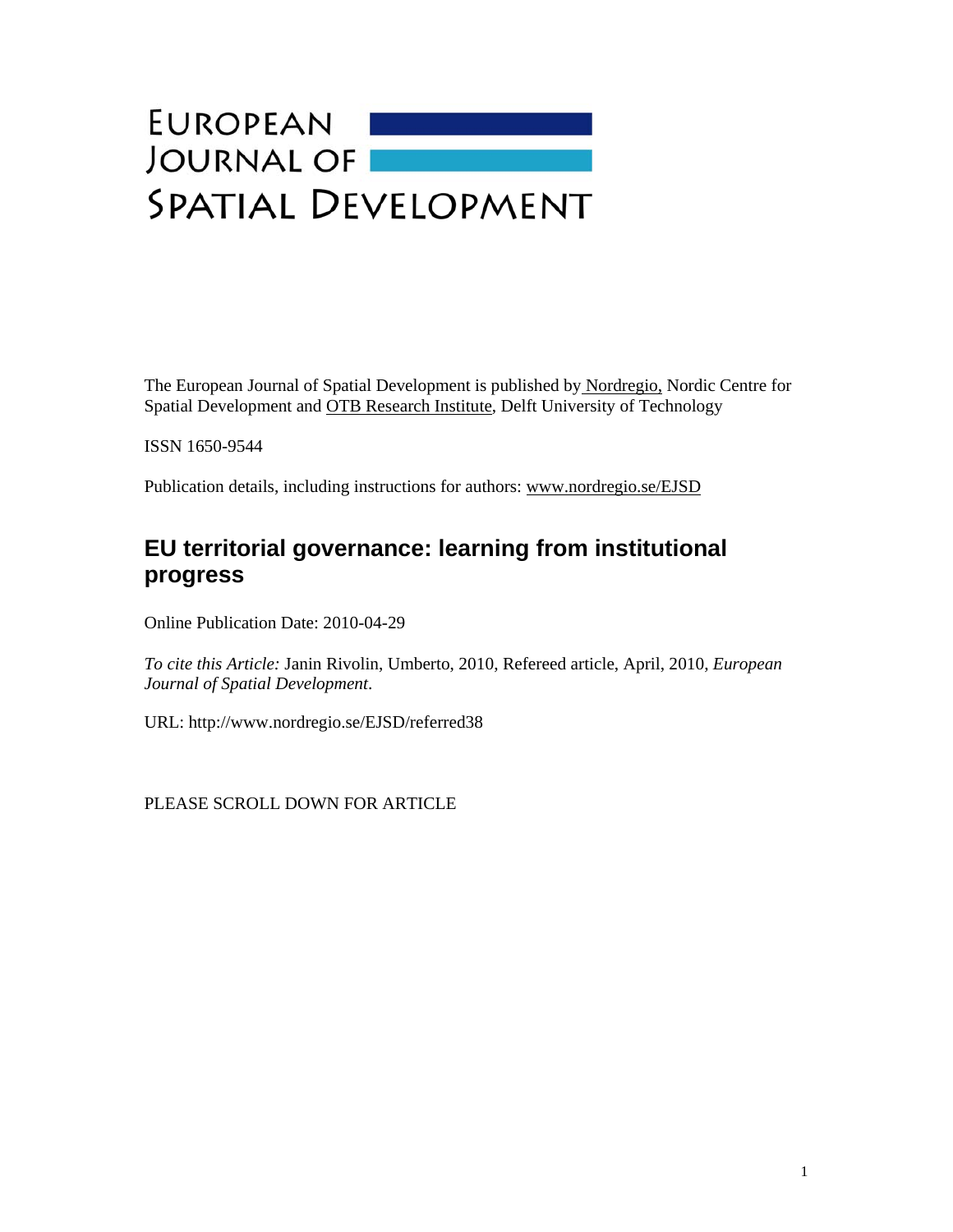# **EU territorial governance: learning from institutional progress**

# **Umberto Janin Rivolin**

Contact details: Politecnico di Torino, Dipartimento Interateneo Territorio, Viale Mattioli 39, I-10125 Torino, Italia. Tel. +39 011 0907461, Fax +39 011 0907499.

E-mail address: umberto.janinrivolin@polito.it

## **Abstract**

EU territorial governance is a concept now familiar to European planners and decision makers. However, the lack of an official definition makes its relationship with planning activities and processes in the EU member countries unclear. Looking back at the recent history of various attempts to factor territory into the EU policy agenda, this article proposes a systematic review of institutional documents regarding, in a direct or indirect manner, EU territorial governance. The aim of the article is to assess the positioning of this concept in an institutional perspective from direct sources, in order to discuss possible implications for planning in the context of European integration.

# **Keywords**

Europe, EU, territorial, territory, spatial, governance, planning, institutional, institutionalisation, cohesion.

## **Introduction**

From an institutional point of view, governance has been defined as 'the manner in which power is exercised in the management of […] economic and social resources for development' (World Bank, 1991, p.  $I$ <sup>1</sup>. In the same view, territorial governance is 'the complex of policies by which public powers regulate – in accordance with the distribution of competences established by Constitution[s] – multiple land uses, combining the various relevant interests, without the attribution of a priority to any of them' (Chiti, 2003, p. 93, my translation)<sup>2</sup>. The operation of territorial governance passes through spatial planning activities that are ruled by institutional planning systems in modern states (CEC, 1997a; Cullingworth & Caves, 2009). In other words, territorial governance is manifest across the globe as a complex formal and informal process of interactions, both vertical (between policy levels) and horizontal (between policy sectors and between public/private operators), that are allowed and conditioned by national spatial planning systems. In every country, at any point in space and time 'the final output of such a process is the act of physical development (or, in some cases, the decision not to develop, but to leave the land as it is)' (Hall, 2002, p. 3).

The European Union (EU) is of course a very peculiar institutional subject (Hix, 2005; Nugent, 2006), which is to be understood in the framework of current global economic competition in a long-term historical and geopolitical perspective (Brenner, 1999; Swyngedouw, 2000; Sassen, 2006). This implies, amongst other things, that the EU is led to organise some common territorial policy (Husson, 2002; Faludi, 2007b), although without disposing of a planning system (Janin Rivolin, 2005a, 2008). The EU therefore promotes various planning initiatives and processes of Community relevance, known under the flag of European spatial planning (Williams, 1996; Faludi, 2002a, b, 2009; Janin Rivolin, 2004; Waterhout, 2008; Dühr *et al*., 2010). In order to achieve their final outputs (i.e., the acts of physical development or decisions not to develop), however, these have to match with aims and procedures established by the respective 27 planning systems, or as much as there are EU member countries at present (ESPON, 2007a, b). For their part, national planning systems in the EU are often seen as being cajoled into promoting domestic change and overseeing progressive convergence by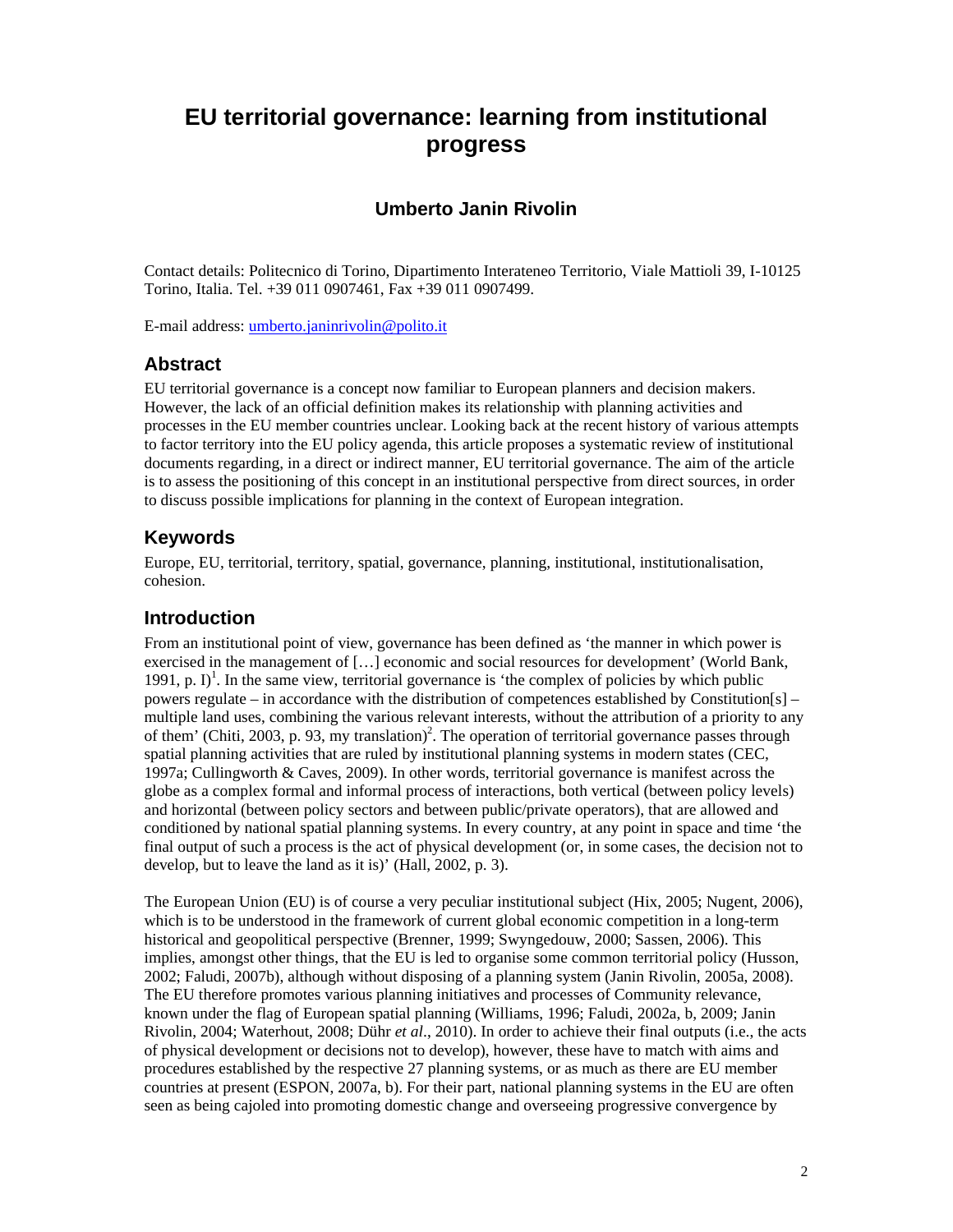European spatial planning (Giannakourou, 1998, 2005; Dabinett & Richardson, 2005; Dühr *et al*., 2007, 2010).

Overall, as the Ministers responsible for planning in the EU countries have recently observed, 'at this moment, effective and structured EU territorial governance does not exist' (MUDTCEU, 2007a, p. 51). EU territorial governance can be understood rather as a wider process of vertical and horizontal interactions of an informal nature, which are expected, or hoped, to make the EU countries' spatial planning final outputs coherent with a shared Community perspective.

The above suggests that a backward reading and patient reconstruction of the institutional agenda addressing EU territorial governance may be of some help for European planners and decision makers. First and foremost, such an agenda is not portrayed explicitly by a legally established planning system, but needs to be carefully interpreted by reference to various sources. Second, the evidence of the intended and unintended effects of EU territorial governance (Janin Rivolin & Faludi, 2005) poses the need for a less evanescent reference framework to evaluate current policy developments and to propose future improvements. Finally, a shared awareness of the institutional framework of EU territorial governance may be helpful also in addressing planning system reforms in those European countries placing this aim in their respective agendas.

With this intent, the present article proposes a systematic review of institutional and official documents in order to learn how and why the concept of territorial governance gained ground on the EU level. The author is of course aware that further documentation – like material examples of territorial coordination on the EU level (e.g., Trans-European networks, water and river policies etc.,) and results of already existing European sectoral policies with a territorial impact, as well as background information derived from interviews or analysing process material (minutes etc.,) and critical literature – would allow for a more comprehensive and balanced point of view from which to evaluate the pros and successes against the cons and restrictions regarding this subject. That is not, however, the aim of this article. Indeed is it perhaps unrealistic to expect that such a subject could be adequately addressed in the scope of a single article.

The aim of this article then is rather to approach the topic of EU territorial governance, now recurring in the scientific and technical debate, from a systematic, and perhaps meticulous, reading (i.e., making a wide use of original quotations) of the core institutional texts, in order to learn what they can tell us about the ongoing institutionalisation of this concept. The reason motivating this proposal is the impression that such an effort is missing, or is addressed too superficially, in current research (e.g. ESPON, 2007b). The rationale behind the proposed approach, which will be further clarified in the following section, is that institutionalisation is not a simple formal façade, basically separated from the concreteness of real processes. If so, institutional documents can be assumed to be reliable and meaningful records of progress achieved and problems encountered in the domain of policies and practices. At a minimum, this contribution may be seen as a first step towards a sound research concept aimed at positioning EU territorial governance from an institutional perspective. Against this backdrop, the present article proposes first a conceptual prospecting of the EU institutionalisation process which will help to identify and position the main institutional documents concerning, directly or indirectly, EU territorial governance. Accordingly, focus is placed on the evolution of European Treaties up to the recent Treaty of Lisbon (EU, 2008). These fundamental institutional texts do not mention EU territorial governance, but offer meaningful insights into how, especially through the 'cohesion' objective, this is currently understood from an institutional view. The article then analyses official Community documents regarding 'governance' and 'territorial cohesion' respectively (from the Commission's *White Paper on European Governance* to the background document *Territorial cohesion: Unleashing the territorial potential*; CEC, 2001a, 2009b), pointing out that these concepts have been mutually linked for various reasons. Regulations on EU cohesion policy and strategic guidelines for the period 2007–2013 are scrutinised in a further section in the context of how the idea of EU territorial governance is dealt with in current EU structural policy. The following section will regard the emergence of the concept of EU territorial governance in the European intergovernmental discussion on spatial policy, from the ESDP (CEC, 1999) to the EU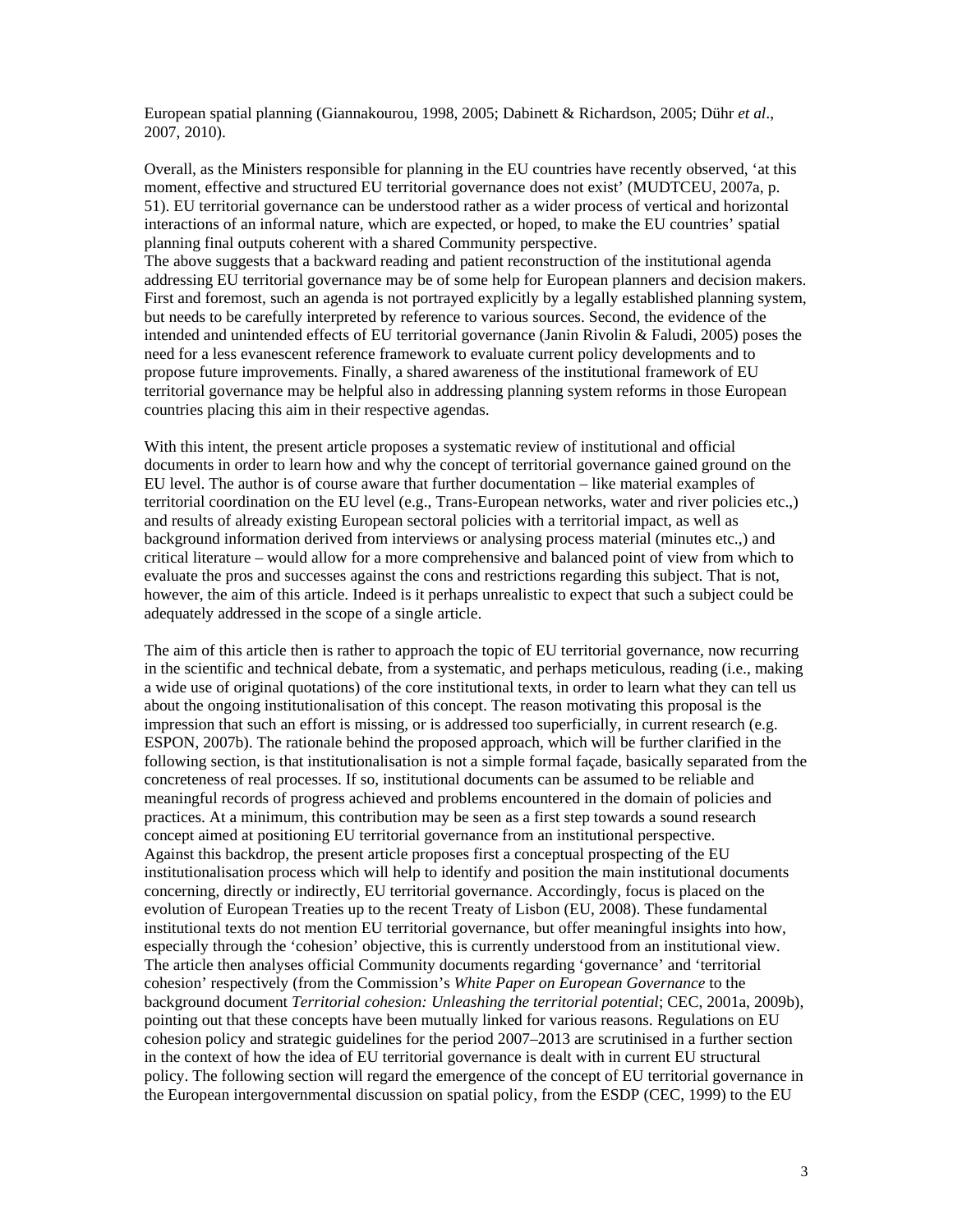Territorial Agenda (MUDTCEU, 2007a, b, c). After this review, a concluding section will sum up the main findings addressing some final considerations and open problems.

# **Institutional progress in the EU**

In general, institutions may be viewed as social constructs through which communities of individuals organise, with the spontaneity that historical conditions allow, their life in common, through structures and mechanisms of social order and cooperation governing their behaviour (Dahrendorf, 1968). Institutionalisation is widely understood in social theory as the process of making something (for example, a concept, a social role, particular values and norms, or modes of behaviour) become embedded within a social organisation, as an established custom or norm within that system (North, 1990). Addressing organisational management, Burns and Scapens (2000) have represented institutional progress as a non-linear cyclical product of supposed encoding, enacting, and reproduction activities between the 'realm of action' and the 'institutional realm' (Figure 1). This continuous and complex process would be framed by relations between rules and routines, established in a certain organisational context, which can be modified as a consequence of achieved institutionalisation, then starting to frame a successive cycle.



*Figure 1 – Institutionalisation cycles (Burns & Scapens, 2000)* 

Although the above representation may appear somehow abstract, this does not contradict or neglect the centrality of individual choices and behaviours in social organisations, as is particularly stressed by the so-called 'actor-centred institutionalism' approach (Scharpf, 1997). It is rather an attempt to "give a place to disorder" arising from social complexity (Boudon, 1984), against which institutions are often misunderstood as formal and unanimated structures, basically separated from the confusion of real processes and supposedly aimed at reducing it to order. On the contrary, as Figure 1 suggests, institutional and real processes are mutually linked in accompanying social change and progress, although the nature of such a linkage is not at all linear, obvious and predictable. As can be seen from a brief survey of spatial planning processes the 'intelligence of institutions' can be never established *a priori* because it is at the same time and continuously the source and product of social experience (Gualini, 2001).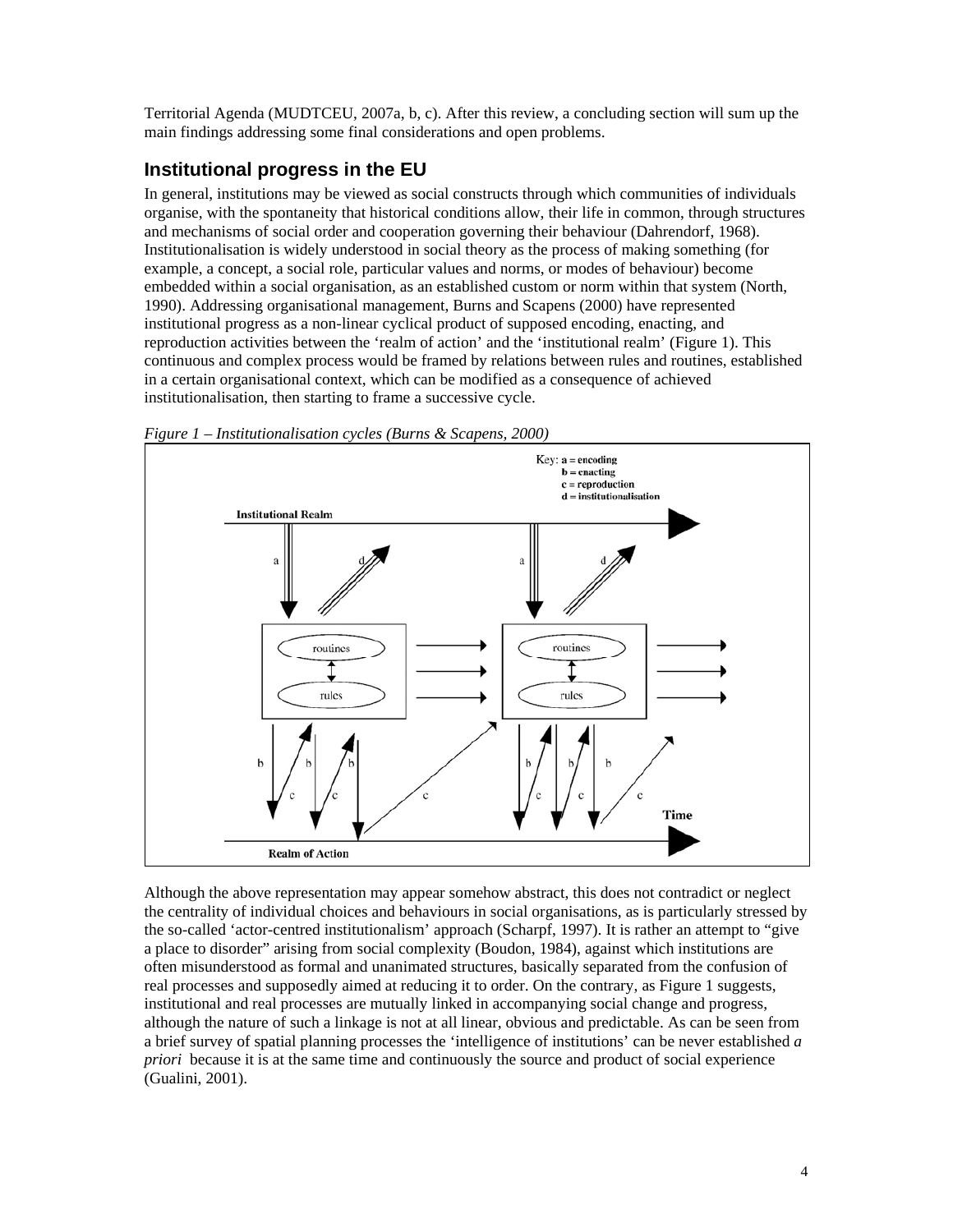If one refers to the EU context this prospect is further complicated by at least two conceptual aspects. On the one hand, the institutionalisation process occurs in this case within a framework including simultaneously a supranational and several national dynamics, since the EU member countries are, of course, so many institutional contexts (even more rooted in a historical view) that take an active part in the process. This aspect is usually considered, at least indirectly, also by the classic supranational and intergovernmental theories of European integration (Hix, 2005; Nugent, 2006). They are indeed both used to describe it, albeit with different accents, as a delivering process occurring along an ascending and a descending phase (from the Member States to the EU level and *vice versa*). On the other hand, however, this ascending/descending process addressing EU decision-making cannot be identified with the overall institutionalisation process, as it has been represented above. To confuse the EU level with the 'institutional realm' and the national level with the 'realm of action' would be to excessively simplify and indeed mislead. One should rather observe that the supposed relationships between the institutional realm and the realm of action in the EU institutionalisation process have the potential to become increasingly asymmetric, fragmented and discontinuous, because of the mediation of national institutions (Radaelli, 2004).

Be that as it may, a conspicuous set of combinative 'middle-range theories' (Faludi, 2002b), based also on the experience of European spatial planning and highlighting the role that networking and epistemic communities have played in this field, have contributed in recent years to explain various aspects featuring the specific nature of institutional progress in the EU. Among these: 'multi-level governance' (Hooghe & Marks, 2001); 'discursive integration' (Böhme, 2002); the hidden face of 'innovation by practice' (Janin Rivolin & Faludi, 2005); the ongoing change of social models (Faludi, 2007b); and the progressive establishment of an EU planning community (Waterhout, 2008).

Taking into account these theories and previous reflections, a schematic prospect of the EU institutionalisation cycle could be drawn as in Figure 2. Here the mutual relationships between the realm of action and the institutional realm are supposed to pass through three distinct stages of 'social experience', 'political acknowledgement' and 'institutional codification', including overall the ascending and descending phases of the EU delivery process. While the social experience and institutional codification stages are particularly framed by the national (Member States) and supranational (EU) contexts respectively, intergovernmental mediation specifically occurs at the political acknowledgement stage. Moreover, a specific lifecycle of Community policies, connecting central decisions with local practices through progressive phases of policy implementation and evaluation (as is commonly visible, for instance, in the case of structural policy programming periods), is highlighted as an influential aspect of the overall institutionalisation process.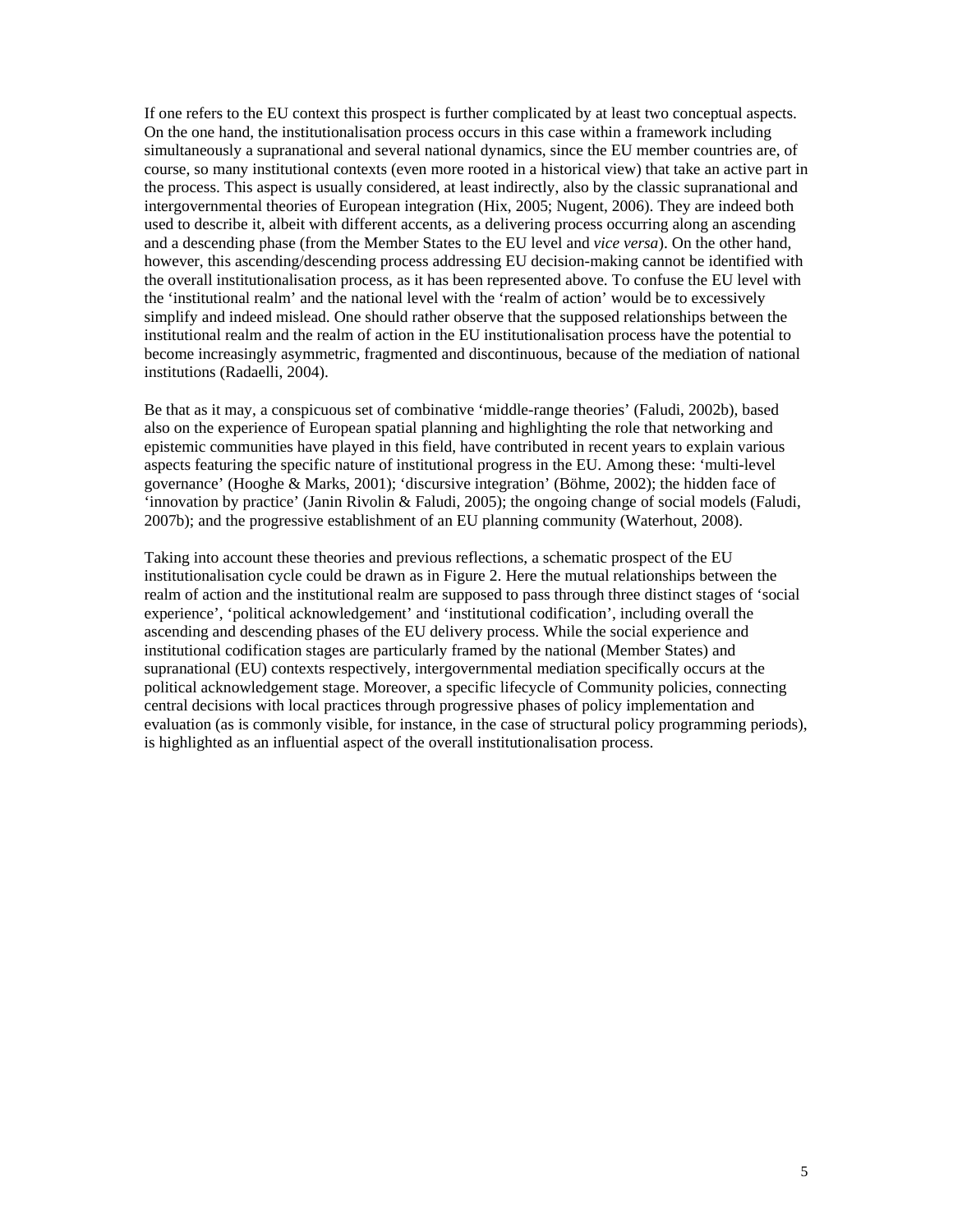

*Figure 2 – Prospect of the EU institutionalisation cycle and main documentary sources* 

Although the proposed prospect may suffer the limitations of any schematic representation, it allows us at least to identify and position four main kinds of official documentary sources with respect to the institutional progress in the EU. First and foremost, European Treaties are the main source of the institutional foundations of the EU. Their evolution, as well as that of subsequent EU legislation, is not accidental but derived from a laborious and severe selection of proposals emerging from a multifaceted Community delivery process (Hix, 2005; Nugent, 2006). Here the European Commission has a leading role in fostering public debate and in structuring the agenda for final decisions of the European Council, where the Member States' heads of government are seated. In this light, the Commission's official documents (communications, papers, reports etc.) are without doubt a second precious source to help in interpreting concepts addressed by the Treaties and to reveal their often 'unsaid' meaning. Third, policy regulations and guidelines should be seen more as operational documents, which may explain how general principles and aims are expected to apply in practice. Last but not least, the intergovernmental political documents of the EU Member States can supply, their often informal nature notwithstanding, a more genuine account of how problems are perceived, solutions are shared and progress achieved in the European Community, as they are positioned at the crossroads of this very complex process. These four kinds of documentary sources will be scrutinised in the following sections, in order to learn how the concept of EU territorial governance gained ground in recent years.

## **Governance and territory in the European Treaties**

#### *European Treaties, constitutional horizons and recent reforms*

The European Union is based on the rule of law. This means that everything that it does is derived from treaties voluntarily and democratically agreed by all Member States. The institutional foundations of the EU were created in two treaties, namely: the *Treaty Establishing the European Community* (EC Treaty), originally signed in 1957 and modified substantially by the Single European Act, which entered in force on 1987; and the *Treaty on European Union* (EU Treaty), signed in 1992 and which entered in force one year later (EU, 2006).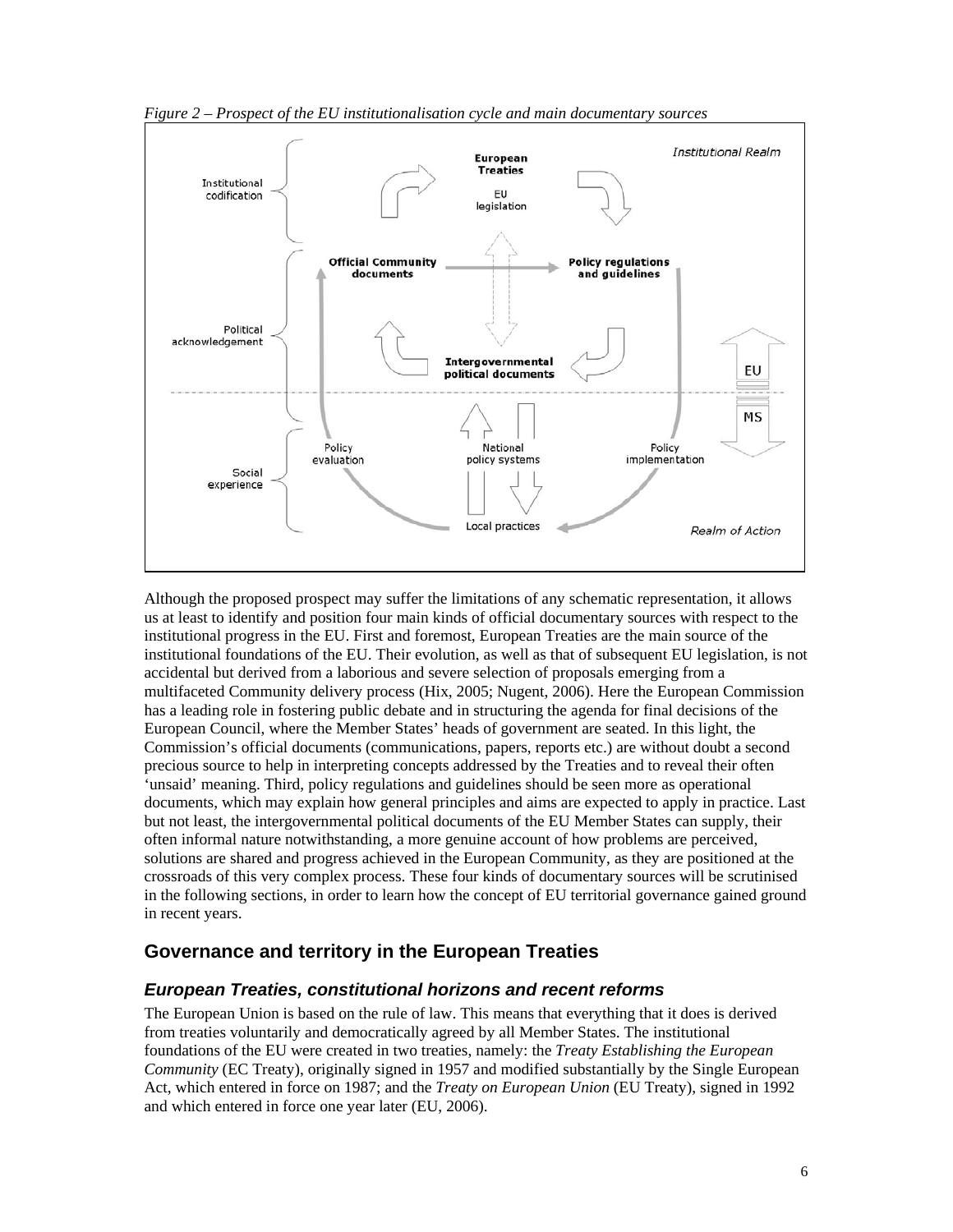These treaties have been modified and integrated several times in recent years – particularly with the treaties of Amsterdam (signed in 1997 and in force since 1999) and of Nice (signed in 2001 and in force since 2003) – pursuing the agreed political objectives of deeper EU integration and progressive enlargement. The Heads of State and Government of the then 25 EU Member States tried to impose a new deal on EU institutions in 2004, signing the *Treaty Establishing a Constitution for Europe* (EU, 2004). However, due to the interruption of the ratification process (after the French and Dutch referendum defeats), the EU Constitutional Treaty never entered into force.

Abandoning for the moment the constitutional path, a new comprehensive treaty amending the existing ones on the basis of various innovations proposed in the non-ratified constitutional text was signed in Lisbon in December 2007 (EU, 2008). This was finally ratified, not without difficulty, in all 27 Member States some two years later. According to the Treaty of Lisbon, the institutional foundations of the EU are now based on the *Treaty on European Union* (reformed EU Treaty) and the *Treaty on the Functioning of the European Union* (reformed EC Treaty).

#### *Which governance?*

The word 'governance' was not present in the EC Treaty or in the EU Treaty. It made its grand entrance only in the Constitutional Treaty where it was used twice (Arts. I-50 and III-292). Identical references are now present in the reformed Treaties.

First, governance appears where the new treaties establish that: 'The Union shall define and pursue common policies and actions, and shall work for a high degree of cooperation in all fields of international relations, in order to: […] (h) promote an international system based on stronger multilateral cooperation and good global governance' (reformed EU Treaty, Art. 21, c. 2). Second, the new treaties make use of the concept of governance where they establish: 'In order to promote good governance and ensure the participation of civil society, the Union institutions, bodies, offices and agencies shall conduct their work as openly as possible' (reformed EC Treaty, Art. 15, c. 1).

An obvious comment in this respect is that governance is a new concept for EU institutions, being applied for the very first time on the occasion of the elaboration of the Constitutional Treaty. A further observation draws attention to the general adoption of this concept in terms of 'good governance'<sup>3</sup>, notwithstanding the diversity of specific purposes (i.e., international relations on the one hand, the relationship between institutions and civil society on the other). Finally, although the discussion regarding EU integration is usually focused on the vertical dimension of 'multi-level governance' (Hooghe & Marks, 2001), governance is conceived with special attention to its horizontal dimension in the reformed European Treaties: outside the EU, looking at international cooperation and 'good global governance'; and inside the EU, looking at the participation of civil society in institutional processes. The governance concept is however never associated with the specific notions of territory, land use or spatial policy in the current treaties.

## *Which territory?*

As mentioned in the introduction, the European Treaties do not contemplate the attainment of formal competences in respect of territorial or spatial policy at the EU level. However, the 'economic and social cohesion' principle, included after the Single European Act in order to mitigate the uncertain distributive effects of the then agreed Single European Market, envisaged in fact an implicit competence of this kind, albeit hidden under the hat of Community regional policy. The cohesion principle indeed established that, in pursuing integration, 'the Community shall aim at reducing disparities between the levels of development of the various regions and the backwardness of the least favoured regions' (EC Treaty, Art. 158). This mandate may explain the increasing engagement of Community institutions in urban and regional policies in cooperation with the Member States from the late 1980s and, finally, the basic institutional roots of European spatial planning (Williams, 1996; Janin Rivolin, 2004; Faludi, 2006; Governa *et al*., 2009).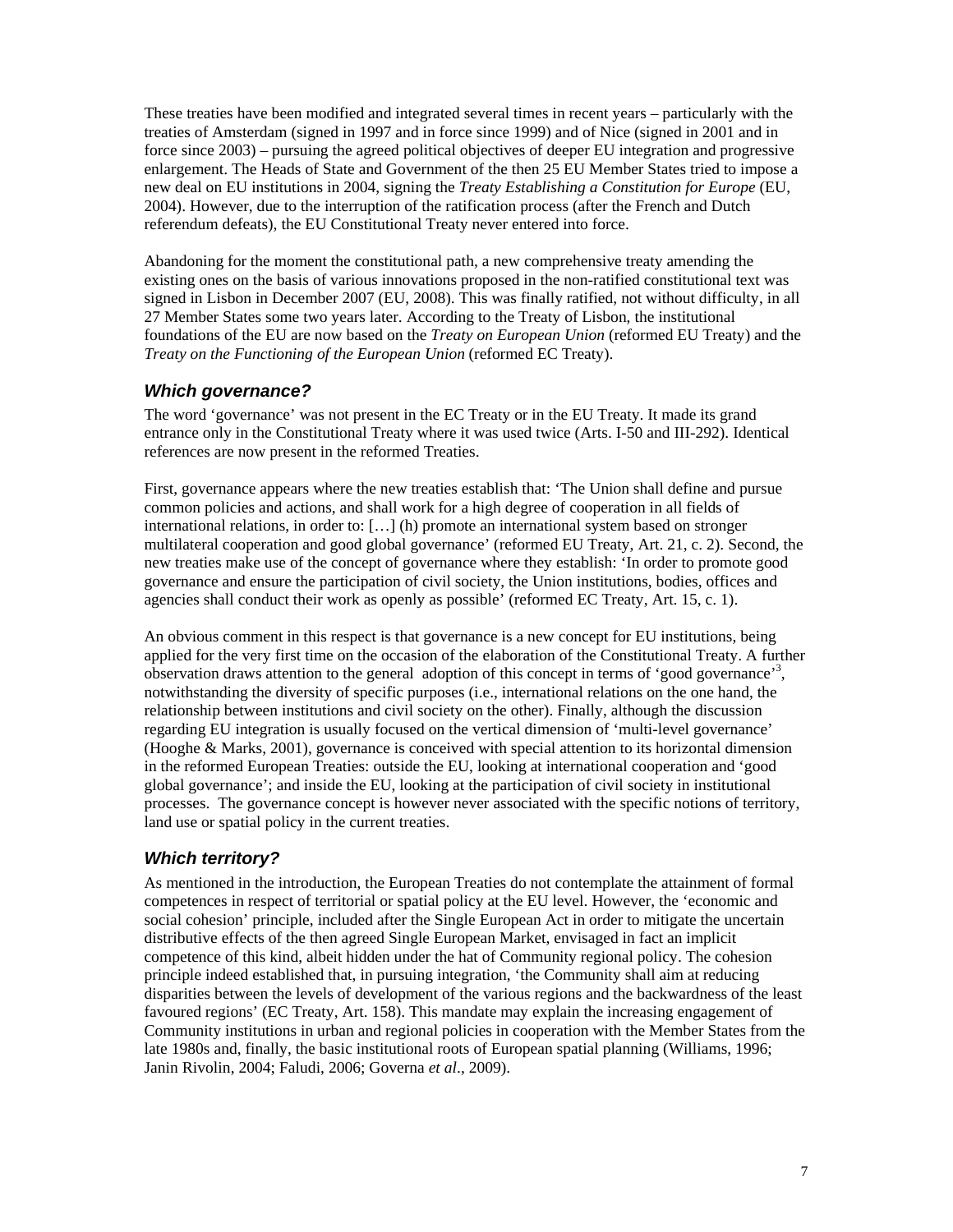The territorial dimension of cohesion policy therefore also began to slip formally into the European Treaties. In particular, the Treaty of Amsterdam introduced the concept of 'territorial cohesion' in an apparently surreptitious manner in 1997 (Husson, 2002; Faludi, 2004, 2005). The EC Treaty adopted this term in Article 16, establishing that 'given the place occupied by services of general economic interest in the shared values of the Union as well as their role in promoting social and territorial cohesion, the Community and the Member States […] shall take care that such services operate on the basis of principles and conditions which enable them to fulfil their missions'. In a rather more comprehensive manner the elaboration of the Constitutional Treaty subsequently led to the full conversion of the 'economic and social cohesion' principle into the 'economic, social and territorial cohesion' objective, a change that the Lisbon Treaty welcomed integrally (Faludi, 2005, 2006, 2007b; Janin Rivolin, 2005a, b).

Accordingly, Article 3 of the reformed EU Treaty says, amongst other things, that the Union 'shall promote economic, social and territorial cohesion, and solidarity among Member States'. With an identical definition, cohesion is the third of eleven areas of 'shared competence between the Union and the Member States' (reformed EC Treaty, Art.  $4)^4$ . The label and full text of the EC Treaty Title XVII (renumbered as XVIII in the reformed text) are modified consequently and the aforementioned Article 158 (Art. 174 in the reformed treaty) is integrated with the following words: 'Among the regions concerned, particular attention shall be paid to rural areas, areas affected by industrial transition, and regions which suffer from severe and permanent natural or demographic handicaps such as the northernmost regions with very low population density and island, cross-border and mountain regions'. Admittedly, it would be difficult to insist that the EU is not formally concerned with spatial planning issues. Finally, the so-called 'enhanced cooperation' (i.e., the disposition allowing narrow groups of EU countries to operate in specific policies without the participation of all Member States) 'shall not undermine the internal market or economic, social and territorial cohesion' (reformed EC Treaty, Art. 326).

Not to be forgotten, a further novelty introduced by the Treaty of Amsterdam was a general redefinition of Community environmental policy. Accordingly, the European Council was allowed to adopt, under a specific deliberative procedure based on the European Commission initiative<sup>5</sup>, 'measures affecting […] town and country planning' and 'land use' (EC Treaty, Art. 175). The same is now established in Article 192 of the reformed EC Treaty.

Ultimately, although the European Treaties do not include competences in respect of territorial governance at the Community level, their evolution allows the emergence of a progressive agreement for cooperation between the Union and the Member States in order to share relevant aims and procedures in the field of spatial policy. If EU territorial governance is not formally institutionalised at present, the need for some kind of inter-institutional cooperation at Community level with the aim of achieving 'territorial cohesion' is now also formally established (Faludi, 2005, 2006, 2007b; Governa *et al*., 2009).

#### **Governance and territory in official Community documents**

#### *Territory from the point of view of European governance*

The commitment by the European Commission under Romano Prodi to the strengthening of EU democratic processes and to a more effective legitimisation of Community institutions in 2000–2004 contributed greatly to the appearance of the governance concept in the Constitutional Treaty and, subsequently, in the Lisbon Treaty. The *White Paper on European Governance* (CEC, 2001a) in particular presented a set of practical proposals addressing the need to increase participation, improve policy effectiveness and, more generally, redefine the role of EU institutions. The White Paper proposes five 'principles of good governance' – openness, participation, accountability, effectiveness and coherence – in addition to those of subsidiarity and proportionality that were already established in the Treaties (CEC, 2001a, pp. 10-11). These are overall addressed to a revision of both the dimensions – horizontal (relations between institutions and citizens and among policy sectors) and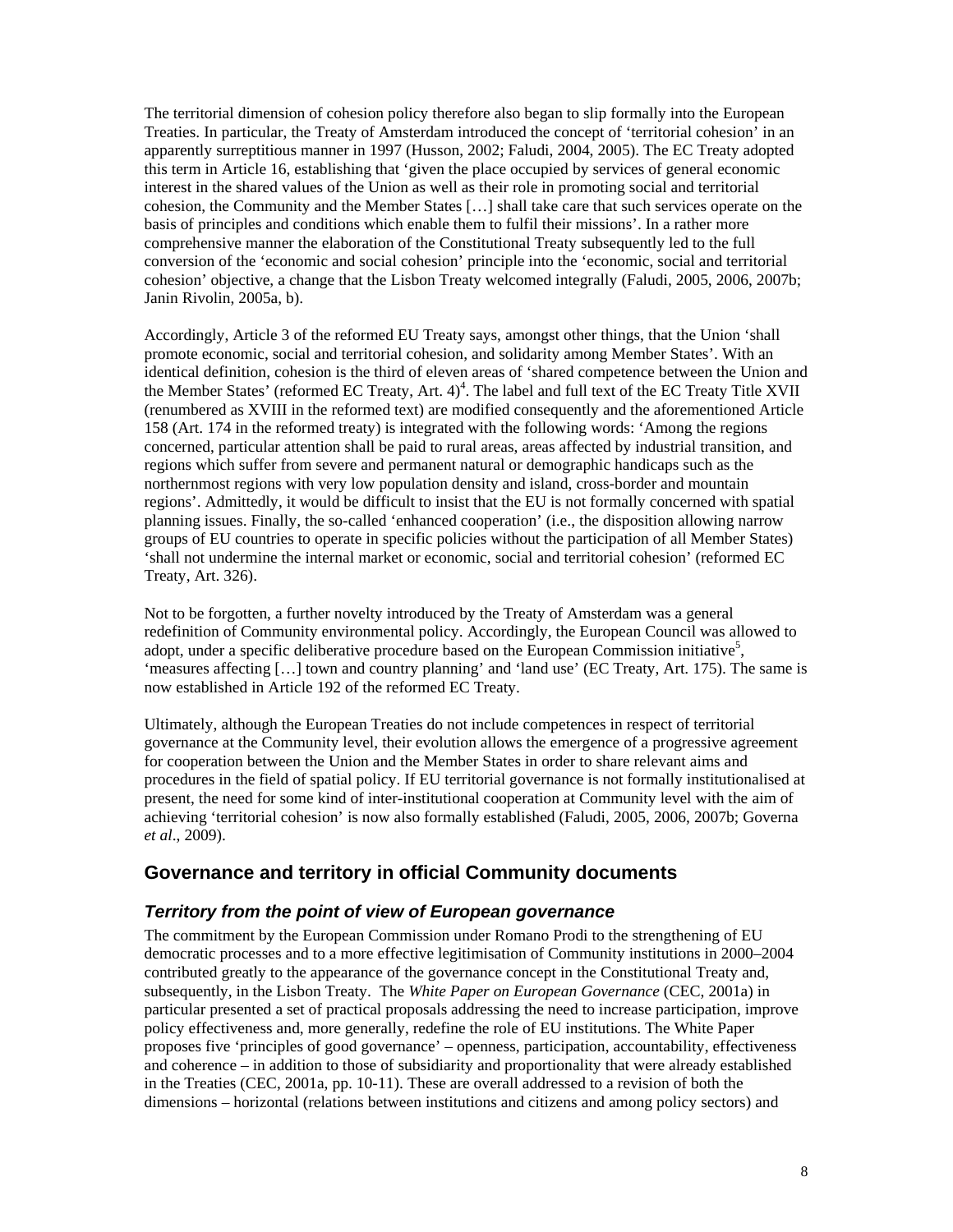vertical (relations among policy levels) – of the decision making and implementation process of European policies. In this framework, 'Better involvement' means also 'Reaching out to citizens through regional and local democracy' (CEC, 2001a, par. 3.1). This implies, as a counterpoint, a major accountability of the 'overall policy coherence', explained as follows:

The territorial impact of EU policies in areas such as transport, energy or environment should be addressed. These policies should form part of a coherent whole […]; there is a need to avoid a logic which is too sector-specific. In the same way, decisions taken at regional and local levels should be coherent with a broader set of principles that would underpin more sustainable and balanced territorial development within the Union (CEC, 2001a, p. 13).

This recommendation is accompanied by an explicit mention of the 'the European Spatial Development Perspective adopted in 1999 by Ministers responsible for spatial planning and territorial development. This work of promoting better coherence between territorial development actions at different levels should also feed the review of policies in view of the Sustainable Development Strategy' (CEC, 2001a, pp. 13-14; see: CEC, 1999).

The acknowledgement of a crucial relationship between governance and territory is supported more specifically in the related report on *Multi-level governance* (CEC, 2001b), one of twelve operational studies developed for the White Paper preparation (CEC, 2002a). Indicatively, the word 'territorial' is used 116 times (and the word 'spatial' a further 16 times) in 65 pages. More concretely, the analytical part of this report (Part 1) deduces, on the basis of various national examples, that 'the success of any attempt to ensure spatial consistency between public policies is mainly dependent on the following factors:

- the existence of a basic agreement established at the political level on the major objectives;
- the institutional system of territorial policy within the political/administrative system and the quality of procedures set up to settle conflicts or establish a consensus;
- the availability of political and financial resources to organise communication and put in place processes to seek consensus and compromise' (CEC, 2001b, p. 32).

The propositional part of the report (Part 2) comes coherently to five specific and well articulated recommendations<sup>6</sup>. The fourth one, addressed to 'Organising the coordination of Community policies', recommends the initiation of a specific Community debate on the impact of Community policies and the cost of failing to coordinate them. It should accompany the establishment of a method for coordinating Community policies and their impact on sustainable development and cohesion within the EU, based on two main tools (CEC, 2001b, pp. 42-44), namely:

- 1. The 'European Scheme of Reference for Sustainable Development and Economic, Social and Territorial Cohesion' (SERDEC), as an indicative, periodic strategic orientation document from the Commission for the coordination of Community policies and their impact, forming part of the inter-institutional agreement on the multi-annual financial perspective for the period concerned.
- 2. A specific procedure of 'Strategic Impact Assessment' (SIA) on the initiative of the Commission, inspired by the basic idea underlying the already established Strategic Environmental Assessment (SEA) of national or regional plans, and allowing a systematic assessment of the potential effects on coherence, sustainable development, and economic, social and territorial cohesion.

Admittedly, the *White Paper on European Governance* did not give room to these specific proposals, but these attracted the greatest attention in the European scientific and political discussions that followed (Faludi, 2004, 2005, 2006; Grasland & Hamez, 2005; Bachtler & Wren, 2006; Camagni, 2006). Most importantly, they seem to have somehow inspired the procedures of 'New Cohesion Policy', as the process for delivery of Structural Funds for the 2007–2013 period was then called (see next section). This process is for the first time based on *Community Strategic Guidelines on Cohesion*,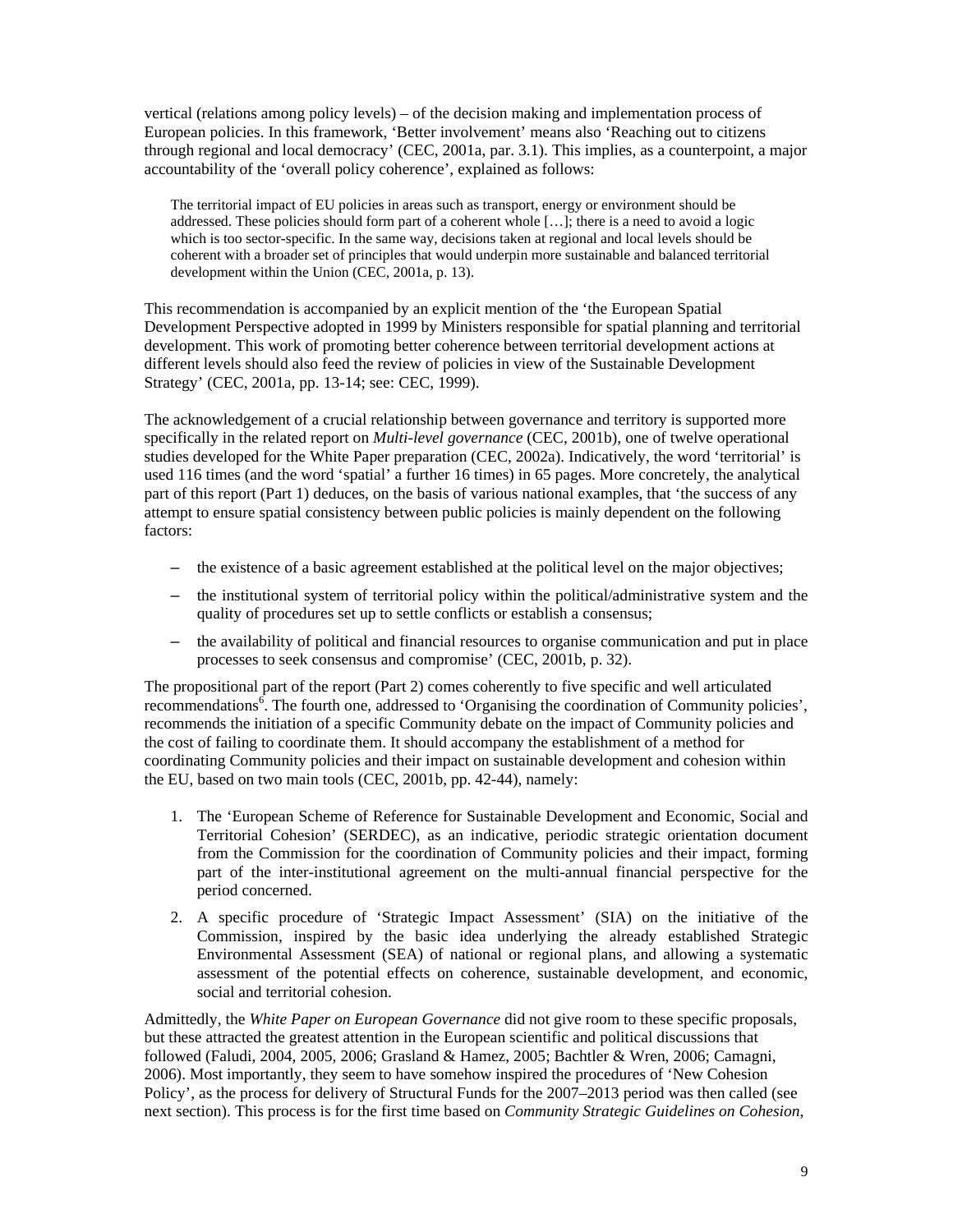adopted by the European Council after the Commission's proposal (CEU, 2006). Meanwhile, the Commission has adopted the *Impact Assessment Guidelines* in order to coordinate its own works (CEC, 2005, 2009c).

More generally, the debate on European governance led to the producing of a concluding report by the Commission services (CEC, 2004a). Attributing the constitutional recognition of territorial cohesion to the White Paper (CEC, 2004a, pp. 12-13), this report mentions the experimental application phase of the 'target-based tripartite contracts and agreements' between the Community, the Member States and regional or local authorities. Also proposed by the White Paper (CEC, 2001a, p. 13), these tools had been defined by an apposite Commission communication (CEC, 2002b).

In brief, regarding such 'contracts' and 'agreements', whereas only the former are legally binding, both are finalised to ensure the necessary flexibility for implementing Community legislation and programmes 'with a strong territorial impact' (CEC, 2002b, p. 2). Committed to a double coherence with the EU Treaties and the concerned countries' Constitutions, they are:

justified when they offer *value added* by comparison with other instruments for the achievement of common objectives. This value added may lie in either the *simplification* resulting from the contract (where, for example, the contract reduces the number of detailed horizontal implementing measures required) or in the *political* benefits and *efficiency gains* resulting from closer *involvement* and *participation* of regional and local authorities in policies whose impact varies in accordance with, for example, geographical, climatic or demographic circumstances and which are thus likely to benefit from local knowledge and practice. In some cases, such simplification and increased participation of territorial authorities may also be expected to lead to *speedier performance* (CEC, 2002b, p. 3; italic in the original text).

The experimental phase mentioned by the report in particular encompasses three pilot agreements proposed by respective European cities: one project in Birmingham (United Kingdom) concerning urban mobility, one in Lille (France) relating to the management of new urban zones and one in Pescara (Italy) on urban mobility and air quality (CEC, 2004a, p. 12). On this basis, the first targetbased tripartite agreement, addressed to 'improving through a better governance the implementation of EU policies adopted in the environment, transport and energy sectors' (Art. 3), was finally signed by the European Commission, the Italian government and Region of Lombardy on 15 October 2004 (European Commission *et al*., 2004). Unfortunately however no further information is available on the results achieved or on other possible applications of this specific territorial governance tool.

#### *Governance from the point of view of territorial cohesion*

According to Article 159 of the EC Treaty (Art. 175 of the reformed Treaty), the European Commission has to periodically prepare 'a report […] on the progress made towards achieving economic and social cohesion and on the manner in which the various means provided for […] have contributed to it. This report shall, if necessary, be accompanied by appropriate proposals'. Four reports on cohesion have been published so far (CEC, 1996, 2001c, 2004b, 2007), while two further progress reports have been prepared in the last few years (CEC, 2008a, 2009a). The Commission has meanwhile also published a more specific *Green Paper on Territorial Cohesion* (CEC, 2008b, c) and presented some preliminary results of the subsequent consultation in a EU Conference background document (CEC, 2009b).

The first cohesion report does not use the concept of governance. However, the problem of structural policy effectiveness is clearly correlated to questions of 'how to strengthen subsidiarity by clarifying the respective roles of Member States and the Union, to broaden participation at regional and local level and to involve […] the social partners', as well as 'how to maintain sufficient flexibility to respond to new opportunities and challenges' (CEC, 1996, p. 11).

The second cohesion report distinguishes itself by dedicating a considerable amount of analyses to 'territorial cohesion' (CEC, 2001c, section I.3, pp. 29-36) for the very first time in accordance with the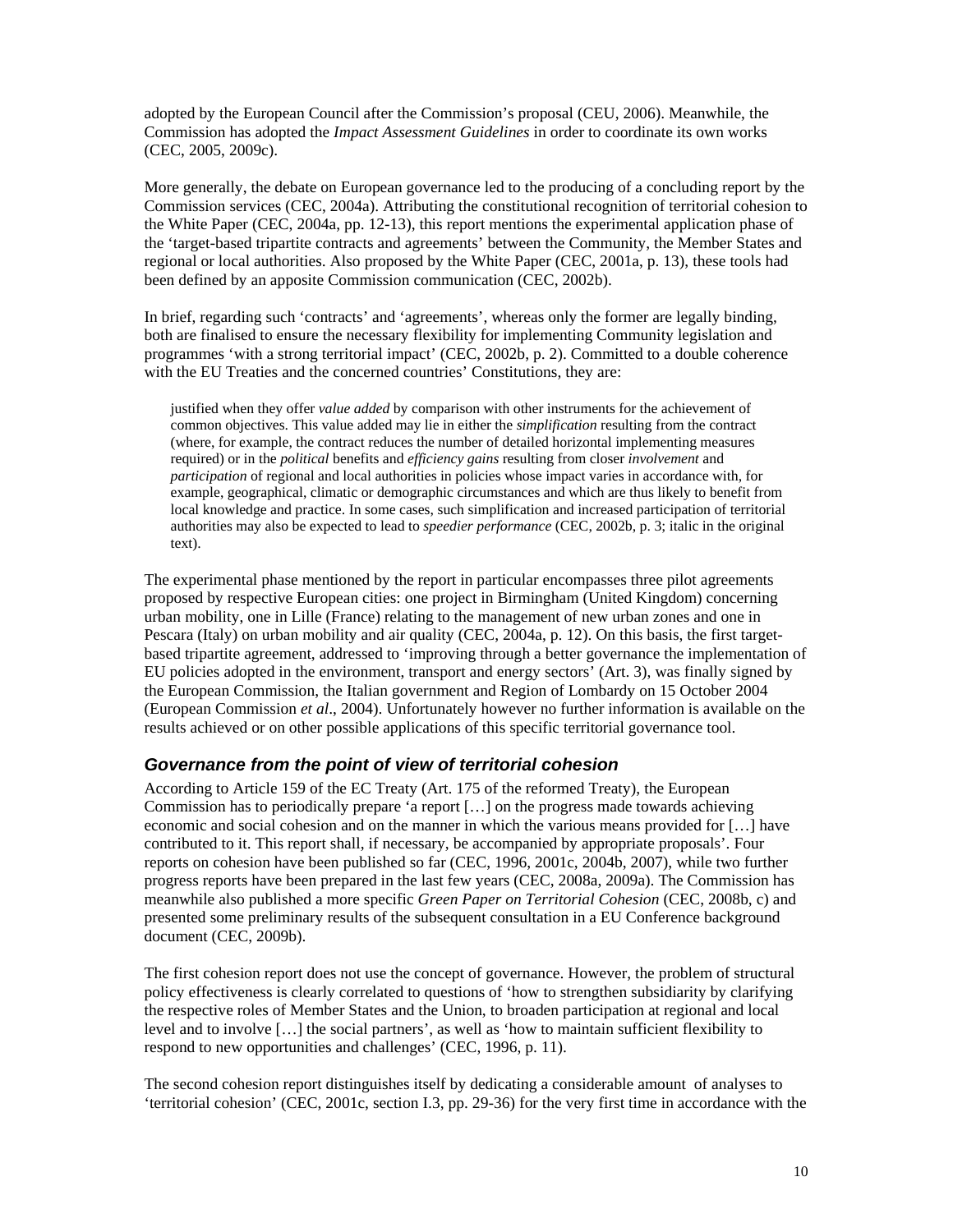new deal imposed on cohesion policy by the then Regional Policy Commissioner Michel Barnier (Husson, 2002; Faludi, 2004). Moreover, it came at the right time to express a response to the work initiated by then recently published *White Paper on European Governance* (CEC, 2001c, p. 17). In this context, the concept of governance makes its first appearance in a final section (III.2), summing up results and prospects: 'Partnership and decentralisation (the corollary of the former) are the basic principles underlying a new approach to structural policy, which is more in line with the need for a new form of governance, in place of traditional management, to conceive and implement the programmes in question' (CEC, 2001c, p. 153).

This term showed its capacity to take root in the third report, entitled *A new partnership for cohesion* (CEC, 2004b) and was used by Commissioner Barnier in the preparation of the 2007–2013 'New Cohesion Policy'. In particular, one analytical subsection dedicated to 'Regional governance and institutional performance in the knowledge-based economy' opens with the assertion that 'good governance and an effective institutional structure are an important source of regional competitiveness through facilitating cooperation between the various parties involved in both the public and private sectors' (CEC, 2004b, p. 58). Competitiveness matches with cohesion in this perspective, as these aspects are especially 'important for less-favoured regions which tend to have deficient systems of governance and inadequate understanding of science and technology policy issues yet face significant economic, technological and social change' (CEC, 2004b, p. 58).

Evidence in this regard suggests that 'public policy can contribute to good governance, through promoting public and private partnerships and business networks, as well as improving the institutional capacity of regional authorities responsible for innovation' (CEC, 2004b, p. 58). Ultimately, experience shows that 'good governance requires a shift from a traditional top-down approach towards a more open form involving all the relevant parties in a particular region. Such partnerships should extend to all the policy areas relevant for economic, scientific and social development (an integrated approach) and should ideally establish a long-term policy horizon (a strategic approach)' (CEC, 2004b, p. 59).

The report's executive summary is therefore explicit in recommending that, in order to facilitate regional competitiveness, 'good governance' is understood at all levels in its horizontal dimension of 'efficient institutions, productive relationships between the various actors involved in the development process and positive attitudes towards business and enterprise' (CEC, 2004b, p. XIII). This approach is also fundamental to the achievement of cohesion, since a 'lack of innovative capacity and regional governance' is one of the main 'structural deficiencies in key factors of competitiveness' causing 'disparities in output, productivity and access to jobs which persist between countries and regions' (CEC, 2004b, p. XXVI). The report's title, *A new partnership for cohesion*, alludes, in conclusion, to the need for a joint effort for 'the definition of a strategic approach for the policy spelling out its priorities, ensuring coordination with the system of economic and social governance and allowing for a regular, open review of progress made' (CEC, 2004b, p. XXVII). Against the usual difficulties experienced in the national contexts, the 'delivery mechanism for cohesion policy has demonstrated its capacity to deliver quality projects of European interest on the ground while maintaining high standards in the management and control of public expenditure', also because 'it promotes good governance through closer public-private partnership' (CEC, 2004b, p. XXXIV). 'To promote better governance' – the final recommendation says – 'the social partners and representatives from civil society should become increasingly involved through appropriate mechanisms in the design, implementation and follow-up of the interventions', equally in all Europe (CEC, 2004b, p. XXXVI).

In the fourth and last cohesion report (CEC, 2007), delivered after the major EU enlargements of 2004 and 2007, the notion of governance is used several times but without apparent change to the substance of what was discussed previously. In other words, this report seems be focused on affirming the achieved recognition of vertical and horizontal governance as one crucial aspect for the functioning of cohesion policy. The then Commissioner Danuta Hübner remarks in her preface that, on the one hand, 'regional development and convergence is best driven through multi-level governance, through the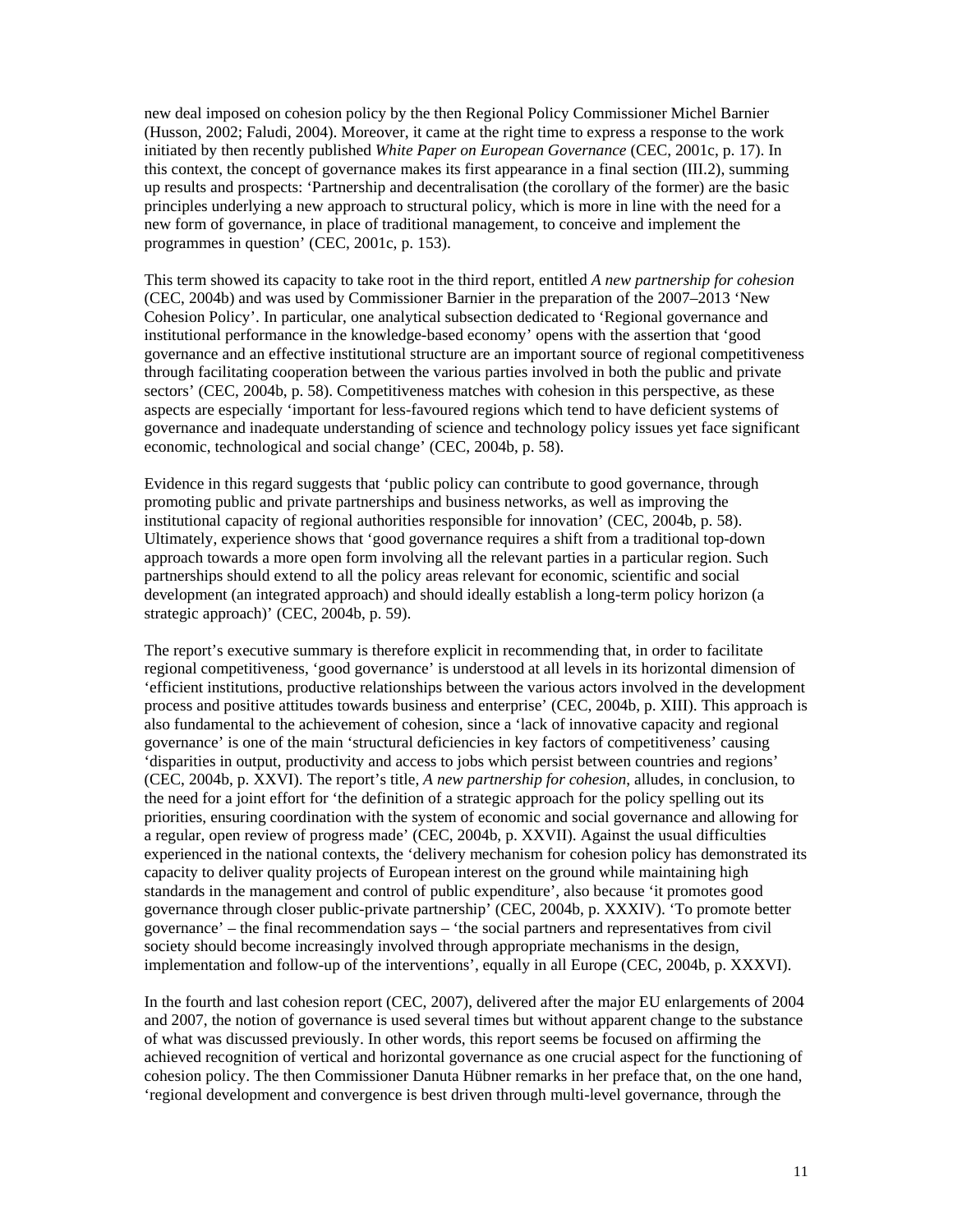coordinated actions of the Union, the Member States and local and regional authorities' (CEC, 2007, p. IV). On the other hand:

the value-added of cohesion policy goes well beyond the sheer size of the investment in the future which it supports. It empowers our citizens by offering them an opportunity both to have a say in their future and to contribute to the future of Europe. It encourages an integrated approach to development which improves the overall impact of sectoral policies. It promotes partnership as a key element of good governance (CEC, 2007, p. IV).

The *Fifth progress report on economic and social cohesion*, presenting an overview of the results of the consultation launched after the publication of the fourth report, observed afterwards that social and economic partners and civil society organisations especially 'point out the contribution of capacity building to the enforcement of principles of good governance and partnership' (CEC, 2008a, p. 6). One of three subsections illustrating the state of the debate is thus dedicated to 'The governance of cohesion policy' (subsection 2.2), informing us that 'a more strategic approach is supported by the majority of the contributions' (CEC, 2008a, p. 7). This implies, amongst other things, the need for 'further clarification in the allocation of responsibilities between the different institutional levels (Commission, Member State, regions and other players)', since 'cohesion policy is first and foremost a structural policy characterised by strategic planning with a medium and long-term perspective' (CEC, 2008a, p. 7). A more effective 'coordination between cohesion policy, other Community policies, and national policies' is therefore claimed in particular, 'Community sectoral policies should take better account of regional aspects' by this means (CEC, 2008a, p. 7).

This progress report also treats as 'generally welcomed' the formal recognition of territorial cohesion in the Lisbon Treaty then under ratification. However, since various stakeholders 'urge the Commission to develop a definition of territorial cohesion and indicators for better understanding this concept', it announced the forthcoming adoption of a *Green Paper on Territorial Cohesion*, launching a wider public debate on this specific topic (CEC, 2008a, pp. 5-6).

This Green Paper, the subtitle of which is *Turning territorial diversity into strength*, is based on the declared conviction that a shared understanding of the many issues raised by territorial cohesion 'could assist in improving the governance of cohesion policy, making it more flexible, more capable of adapting to the most appropriate territorial scale, more responsive to local preferences and needs and better coordinated with other policies, at all levels in conformity with the principle of subsidiarity' (CEC, 2008b, p. 4). '*Governance* plays a major role in ensuring territorial cohesion' is also one of the main observations made in the Commission Staff Working Document annexed to the Green Paper (CEC, 2008c, p. 3, italic in the original text). More generally, the Green Paper and its annex speak more explicitly and more frequently than previous cohesion reports about 'spatial planning' as a relevant instrument of cohesion policy. They also refer repeatedly to various intergovernmental activities in Europe in this field, from the ESDP (CEC, 1999) to the EU Territorial Agenda (MUDTCEU, 2007b). After all, 'EU cohesion programming apart, spatial planning is considered by many of the respondents the strongest mechanism at national level for coordination between actors in different sectors and administrative levels' (CEC, 2008c, pp. 4-5).

Finally, both of the most recent Commission documents concerning cohesion give an account of the ongoing debate fostered by the Green Paper. On the one hand, the *Sixth progress report on economic and social cohesion* dedicates its last section to this point (CEC, 2009a, pp. 11-14). Notably, it highlights that convergences on 'Better coordination and new territorial partnerships' (section 3.2) and 'Better cooperation' (section 3.3) are conditions for effective territorial cohesion. The majority of contributors are convinced that the hoped-for achievement of 'more multi-level governance […] does not change the distribution of competences, especially as regards spatial planning' (CEC, 2009a, p. 13).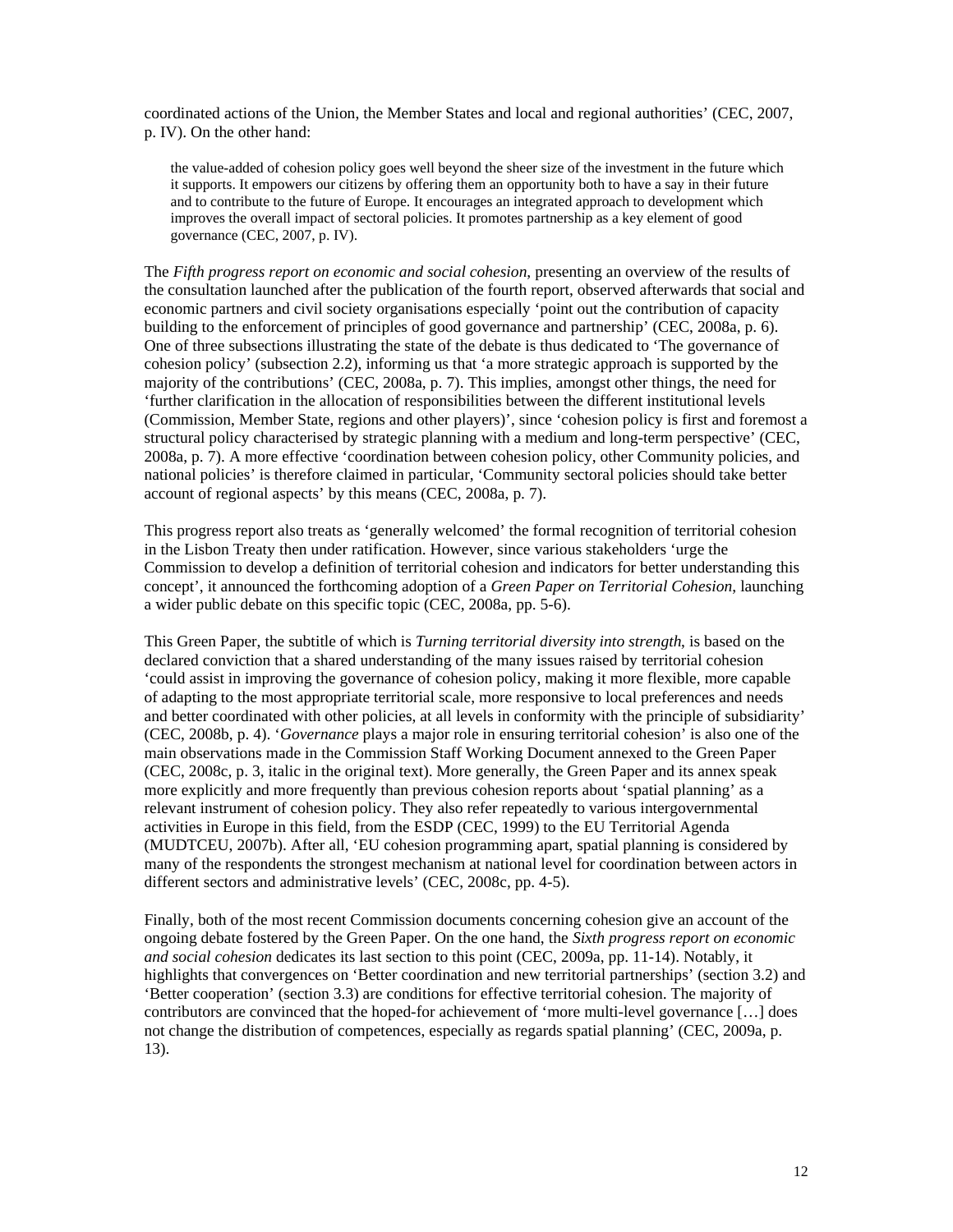On the other hand, the background document *Territorial cohesion: Unleashing the territorial potential* was appositely prepared for the Conference on 'Cohesion policy and territorial development: Make use of the territorial potential!', organised by the Swedish Presidency at Kiruna in December 2009 (CEC, 2009b). Its aim is 'to take stock of where we stand today in the debate launched by the Green Paper', articulating the discourse around the 'four main areas standing out as most relevant for fostering territorial cohesion', namely: cooperation between territories for bolstering European integration; fostering liveable urban and rural communities and strengthening 'territorial programming' in cohesion policy; coordination of policies to achieve greater policy coherence; analysis and data collection for evidence-based policy making (CEC, 2009b, p. 3 and *passim*). Here problems of governance are mentioned with particular reference to territorial cooperation in its various dimensions (cross-border, transnational, interregional, across the EU's external borders and in the application of the new legal instrument of the European Grouping of Territorial Cooperation or EGCT; see: EU, 2007). The conclusion is that, for 'such a cooperation to function well, horizontal and vertical co-ordination issues need to be tackled. This involves not only an alignment of regulations, but also of local, regional, national and European strategies (through coordinated planning), as well as funding' (CEC, 2009b, p. 21).

#### *Urban governance*

It is worth noting that, anticipating the parallel discussions on 'European governance' and 'territorial cohesion', a specific notion of 'urban governance' emerged in Community debates a decade in advance. Significantly, the very first input to Community urban policy came in the early 1990s from the Commission's DG Environment (and not DG Regional Policy that, with responsibility for cohesion policy, is considered the usual reference for spatial planning at Community level). DG Environment indeed published a *Green Paper on the Urban Environment* (CEC, 1990), containing proposals addressed 'Towards a Community strategy for the urban environment' (chapter 2). Particularly, a subsection dedicated to 'Urban planning' (section 5.1), as one of twelve 'areas of action', includes very explicit and meaningful critiques of the 'strict zoning policies of the past decades' and expresses the need for 'a fundamental review of the principles on which town planning practice has been based' in Europe (CEC, 1990, p. 40).

Capitalising on the success meanwhile achieved by the Urban Pilot Projects (initiated in 1989) and especially the URBAN Community Initiative (activated in 1994), the Commission's DG Regional Policy (DG Regio) then got the upper hand in envisaging a possible EU *Urban Agenda* (CEC, 1997b). This paper by the Commission arranges previous DG Environment's Green Paper topics in a more comprehensive (but also technically evanescent) framework, stressing the strategic role of urban development for EU integration and cohesion policy. Although the concept of governance is not used, the need to redefine both the vertical and horizontal relations of urban planning are quite clearly expressed. On the one hand, it is indeed 'essential to engage all levels – which start from the district level to the conurbation level up to the European urban system – within a framework of interlinking relationships and shared responsibility and achieve better policy integration' (CEC, 1997b, p. 13). On the other hand, a 'responsible citizenship' and the 'participation of European citizens in the future development of their towns and cities may need new mechanisms which can offer better access and feedback to decision making' (CEC, 1997b, pp. 17-18).

Published a year later and presented at a sumptuous event organised by the Austrian Presidency in Vienna, the *Framework for action* for *Sustainable Urban Development in the European Union* (CEC, 1998) pushed the Community discussion on cities and urban policies on to a far more topical level. 'Contributing to good urban governance and local empowerment' is notably one of four 'interdependent policy aims' proposed in this framework for action (CEC, 1998, par. 3.4). Mutually linked in an axiomatic manner, good urban governance and local empowerment were here seen as 'crucial factors for increasing the quality of life in towns and cities and for managing them in more sustainable ways' (CEC, 1998, p. 21). So, it is finally spelled out very clearly: 'Urban governance can be improved by better vertical integration of activities of different levels of government and better horizontal integration within and between various organisations at the local level and involvement of stakeholders and citizens in urban policies' (CEC, 1998, p. 21).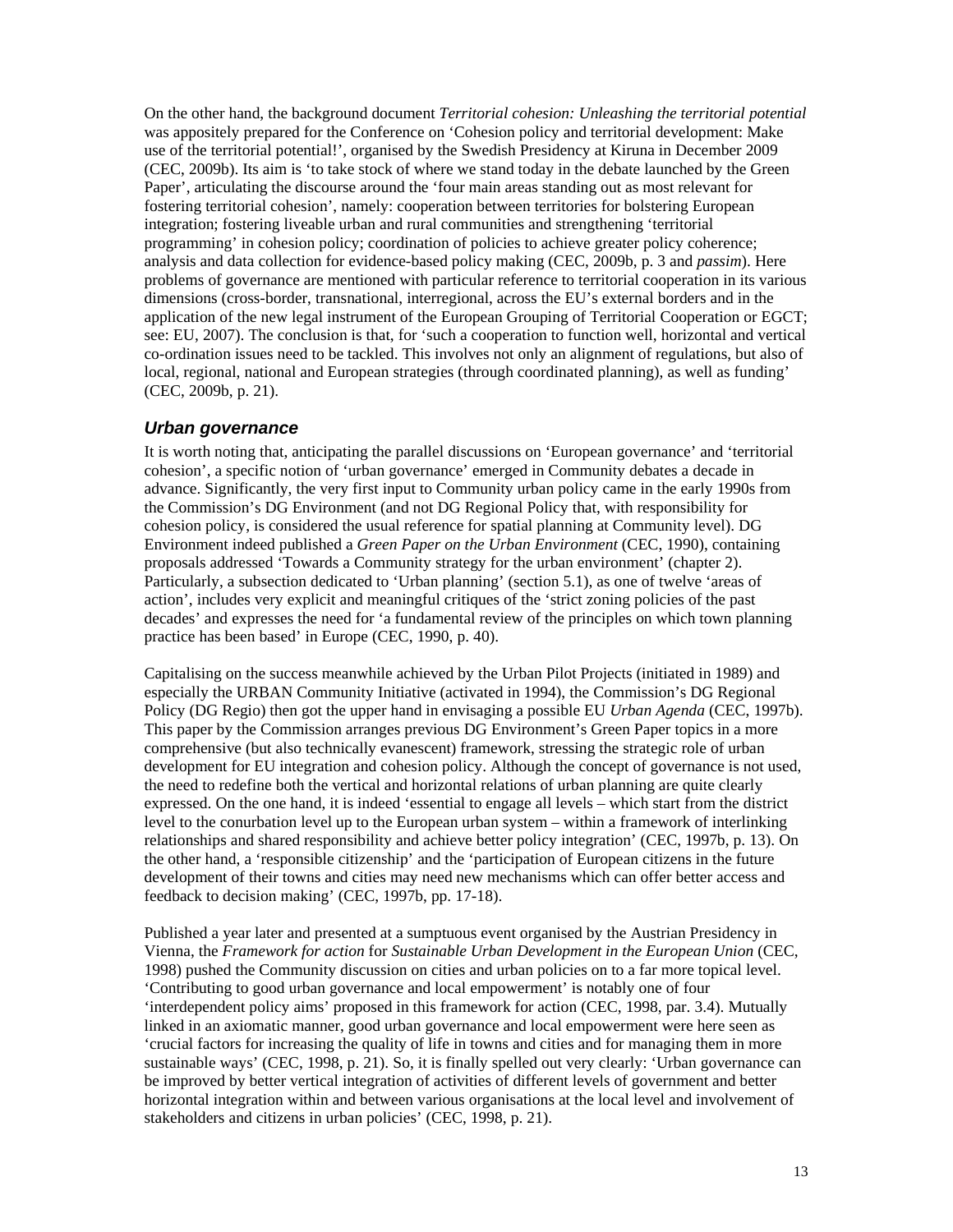# **Territorial governance according to the 'New Cohesion Policy'**

The phrase 'New Cohesion Policy' is commonly used to indicate the new deal imposed on the EU structural policy after the European Council's strategic decisions at the Lisbon and Gothenburg summits in 2000-2001 as well as in the context of progressive enlargement of the Union up to 27 Member States in 2004–2007. In brief, the strategic objective of making the EU the world's most competitive, dynamic and knowledge-based economy, addressed to sustainable development in 2010 (the so-called 'Lisbon-Gothenburg Strategy') led, after the usual and unavoidable compromises, to the Community budget definition and consequent Structural Funds regulations for the period 2007–2013 (EU, 2007). Accordingly, the European Commission prepared the *Community Strategic Guidelines on Cohesion*, then approved by the European Council (CEU, 2006). This document constituted the basis for the elaboration of National Strategic Reference Frameworks and respective national and regional operational programmes in the Member States.

## *Current Structural Funds regulations*

As far as the new regulations on Structural Funds are concerned, the General Regulation (no. 1083/2006) establishes first and foremost that cohesion policy has three main objectives in 2007– 2013: convergence; regional competitiveness and employment; European territorial cooperation (Art. 3). While the former two are derived from the integration and evolution of objectives pursued in previous programming periods, the latter is new, based on progress achieved by the INTERREG Community Initiative after more than 15 years of applications (Dühr *et al.*, 2007, 2010). It is particularly tasked with promoting integrated and sustainable spatial development in cross-border and transnational areas, as well as through interregional networks. The same article explains that, for all objectives, 'assistance from the Funds shall, according to their nature, take into account specific economic and social features, on the one hand, and specific territorial features, on the other'. It shall 'support sustainable urban development particularly as part of regional development and the renewal of rural areas and of areas dependent on fisheries through economic diversification. The assistance shall also support areas affected by geographical or natural handicaps which aggravate the problems of development…' (Art. 3, c. 3). Urban development is also sustained for the very first time by the possibility of assigning Community resources to specific 'financial engineering instruments', which are 'funds investing in public-private partnerships and other projects included in an integrated plan for sustainable urban development' (Art. 44).

Defined among the established 'Principles of assistance' (Title I, Chapter IV), 'partnership' is especially intended as 'close cooperation […] between the Commission and each Member State'. The latter shall particularly involve, in accordance with current national rules and practices '(a) the competent regional, local, urban and other public authorities; (b) the economic and social partners; (c) any other appropriate body representing civil society, environmental partners, non-governmental organisations, and bodies responsible for promoting equality between men and women' (Art. 11, c. 1).

Looking at more specific regulations, the European Regional Development Fund (ERDF) is the only fund extending its application to all three main objectives of the new cohesion policy. One of the preliminary remarks to be made about the new ERDF Regulation (no. 1080/2006) is that an efficient and effective implementation of the actions supported 'depends on good governance and partnership among all the relevant territorial and socio-economic partners, and in particular regional and local authorities, as well as any other appropriate body during the various stages of implementation of the operational programmes co-financed by the ERDF' (no. 7). After mentioning 'the experience and strengths' of the URBAN Community Initiative, developed in 1994–2006 across two programming periods, it is also stressed that 'sustainable urban development should be reinforced by fully integrating measures in that field into the operational programmes co-financed by the ERDF, paying particular attention to local development and employment initiatives and their potential for innovation' (no. 9).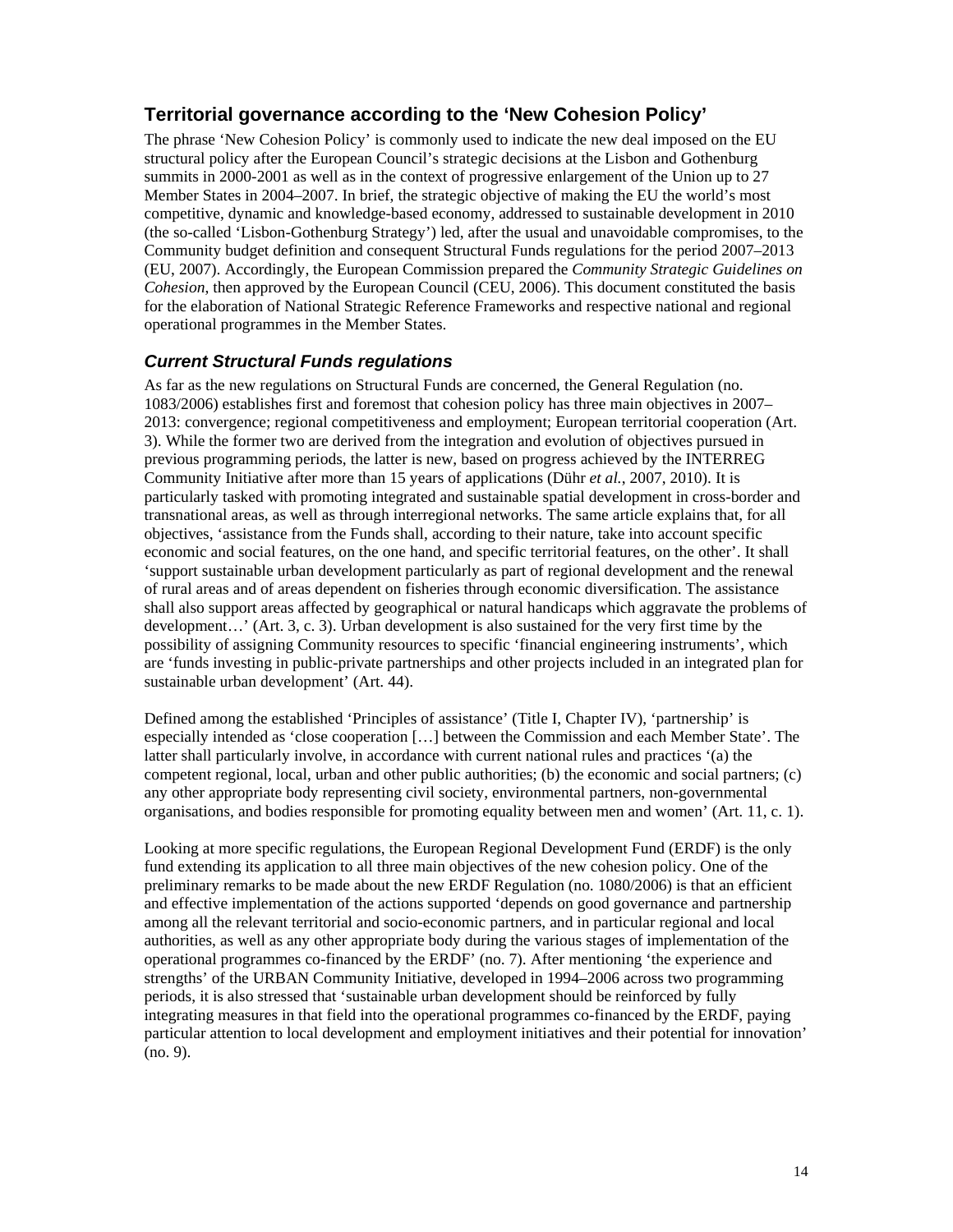In particular, Article 8 addresses 'Sustainable urban development', establishing that:

the ERDF may, where appropriate, support the development of participative, integrated and sustainable strategies to tackle the high concentration of economic, environmental and social problems affecting urban areas. These strategies shall promote sustainable urban development through activities such as: strengthening economic growth, the rehabilitation of the physical environment, brownfield redevelopment, the preservation and development of natural and cultural heritage, the promotion of entrepreneurship, local employment and community development, and the provision of services to the population taking account of changing demographic structures.

Sustainable urban development is furthermore indicated, in Article 6, as one of the specific targets of transnational and interregional territorial cooperation. The new European Social Fund (ESF) Regulation (no. 1081/2006), concerning the former two main objectives of cohesion policy (but not European territorial cooperation), refers to 'good governance' as a condition for 'efficient and effective implementation of actions supported' (preliminary remark no. 14). Coherently, Article 5 is entitled 'Good governance and partnership' and establishes that the ESF support 'shall be designed and implemented at the appropriate territorial level taking into account the national, regional and local level according to the institutional arrangements specific to each Member State' (Art. 5, c. 1). Particularly, these 'shall ensure the involvement of the social partners and adequate consultation and participation of other stakeholders, at the appropriate territorial level, in the preparation, implementation and monitoring of ESF support' (Art. 5, c. 2).

#### *The EU Council's Community strategic guidelines*

'Good governance' is also evoked in the preliminary remarks of the European Council's decision approving the *Community Strategic Guidelines on Cohesion*, according to the structural funds General Regulation (Title II, Chapter I). First, it is listed in a range of 'conditions which favour investment' (together with effective implementation of the internal market, administrative reforms, a businessfriendly climate, and the availability of a highly skilled workforce) that, added to macroeconomic stability and structural reforms at the national level, are factors of successful implementation of cohesion policy (preliminary remark no. 8). Second, it is described as 'essential at all levels for the successful implementation of cohesion policy' (no. 16).

In the Guidelines document, 'good governance' appears again at the beginning of the second part, entitled, 'The territorial dimension of cohesion' (it is worth noting that the only other part of the Guidelines is a general introduction). This second part is articulated in sections respectively addressed to 'The contribution of cities to growth and jobs' (section 2.1), to 'Support [for] the economic diversification of rural areas, fisheries areas and areas with natural handicaps' (section 2.2) and to cross-border, transnational and interregional dimensions of territorial cooperation (sections 2.3 and 2.6). More interestingly, an unequivocal assertion introduces these sections: 'One of the features of cohesion policy – in contrast to sectoral policies – lies in its capacity to adapt to the particular needs and characteristics of specific geographical challenges and opportunities. Under cohesion policy, geography matters' (CEU, 2006, p. 28).

Therefore: 'Taking on board the territorial dimension will help to develop sustainable communities and to prevent uneven regional development from reducing overall growth potential' (CEU, 2006, p. 29). This means that 'successful implementation of actions to promote territorial cohesion requires implementing mechanisms that can help to guarantee fair treatment for all territories based on their individual capacities as a factor of competitiveness. Thus, good governance is important to successfully addressing the territorial dimension' (CEU, 2006, p. 29).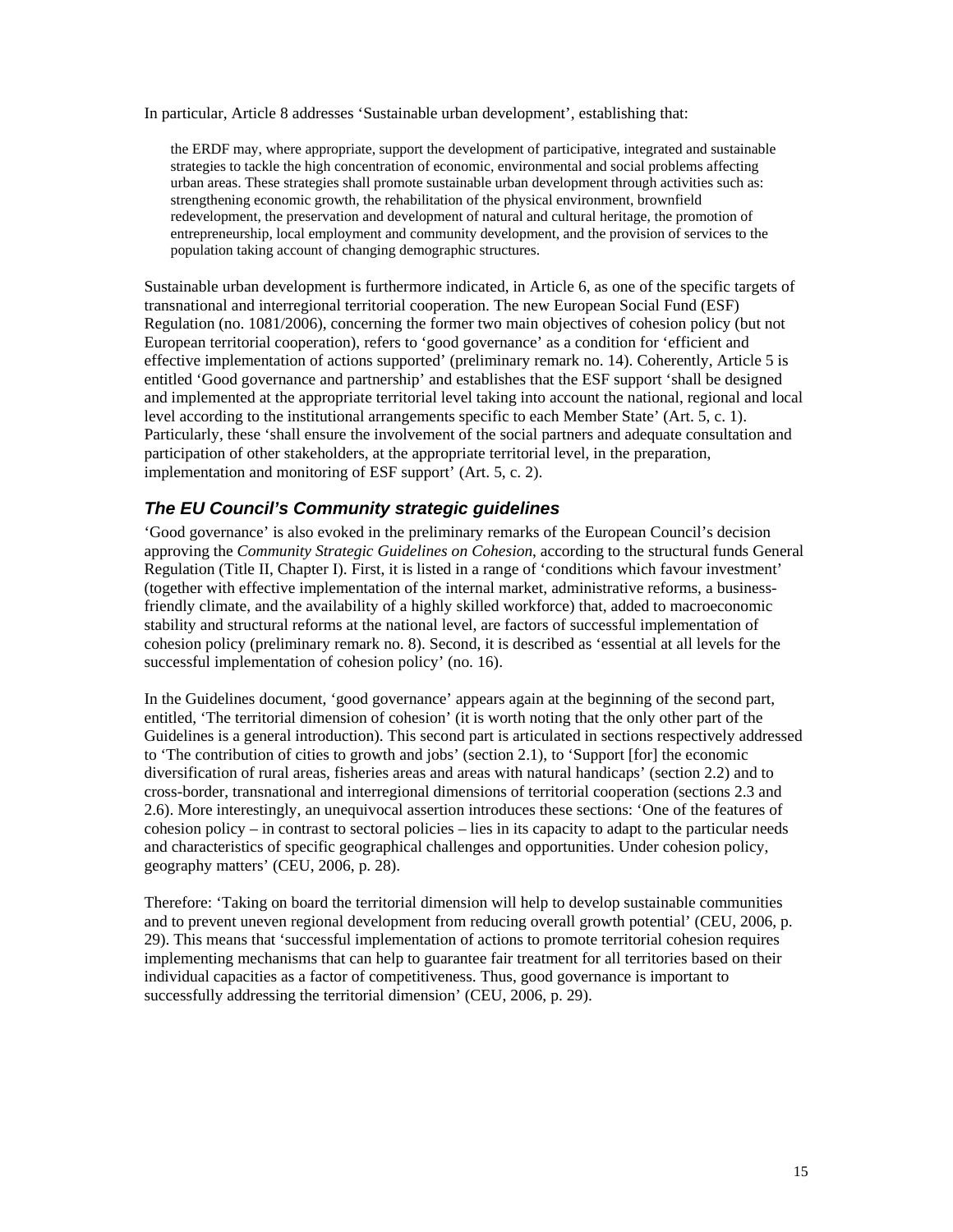# **EU territorial governance in intergovernmental spatial policy documents**

#### *Background to the EU 'informal' spatial policy process*

Everything discussed above – i.e., the EU Treaties, the Commission's official papers and reports, the current Structural Funds regulations and European Council decisions – belongs to the *formal* process of Community policy. It is commonly accepted, however, that a major influence in factoring territory into the EU policy agenda came from a parallel high-level process, defined as *informal* because of the lack of Community competences in this field, but led by the Ministers responsible for spatial planning in each EU member country (Faludi & Waterhout, 2002; Janin Rivolin, 2004; Waterhout, 2008; Faludi, 2009). Their 'informal meetings', began in 1989 at Nantes in the presence of the then President of the European Commission, Jacques Delors, and continued, in cooperation with DG Regio, thereafter supported by almost all the EU Presidencies. This is perhaps the clearest sign of the increasing political awareness, albeit multifaceted and often controversial, of the necessity of coordinating territorial governance policies on the EU level.

Overall, this twenty-year intergovernmental discussion on EU spatial policy had two main stages of official and solemn agreement: the approval of the *European Spatial Development Perspective* (ESDP) followed by its Action Programme in 1999 (CEC, 1999; Presidency Finland, 1999); and the approval of a set of mutually related official documents in 2007, namely the *Territorial State and Perspective of the European Union*, the *Territorial Agenda of the European Union* and the *Leipzig Charter on Sustainable European Cities* (MUDTCEU, 2007a, b, c), followed by the *First Action Programme* for the EU Territorial Agenda implementation (Presidency Portugal, 2007).

Admittedly, the ESDP represented a milestone in the institutional acknowledgement of European spatial planning, although the notion of 'European spatial development policy' is clearly preferred in the document (CEC, 1999, *passim*). However, the concept of territorial governance is not used in the ESDP, nor is the more general notion of 'governance'. Terms such as 'partnership' and 'cooperation' are instead adopted several times in order to stress the importance of coordinating both vertical and horizontal relations for an effective EU spatial development policy. The same is true for the ESDP Action Programme which, in practice, proposed twelve actions addressed to accompany the ESDP 'application' in various ways<sup>7</sup>, but nothing like a structured coordination of European spatial planning. Among these actions, however, the European Spatial Planning Observation Network (ESPON) at least deserves special mention for its contribution to the structuring of an EU scientific community in this field (Davoudi, 2007; Faludi, 2008; Waterhout, 2008).

After some uncertain years, and capitalising on the institutional progress achieved during the 2000s (see previous sections), to which the ESDP messages had respectively contributed (Faludi, 2004, 2005, 2006; Janin Rivolin, 2005b), the intergovernmental discussion on European spatial planning – meanwhile widened from 15 up to 27 participant countries – expressed a new official position in 2007. First of all, the 'Informal Council' concerned has now acquired the label 'Ministers of Urban Development and Territorial Cohesion of the European Union'. Looking inside the new official documents, a more substantive novelty is the recurring and solid use of the notion of 'EU territorial governance'.

#### *EU territorial governance as an 'evidence-based' emerging topic*

The *Territorial State and Perspective of the European Union*, an 83-page 'evidence-based document' with a lot of maps, prepared since 2005 and then adopted as a background text for the EU Territorial Agenda (Faludi, 2009), is explicitly addressed in its title 'Towards a stronger European territorial cohesion in the light of [the] Lisbon and Gothenburg Agendas' (MUDTCEU, 2007a). Here 'territorial governance' is initially defined in simple and clear words as 'promoting horizontal and vertical policy coherence' (MUDTCEU, 2007a, p. 7). A specific section (1.4) in the introductory Part A ('Defining the Scope') is dedicated to the 'Governance Philosophy', where existing analogies and necessary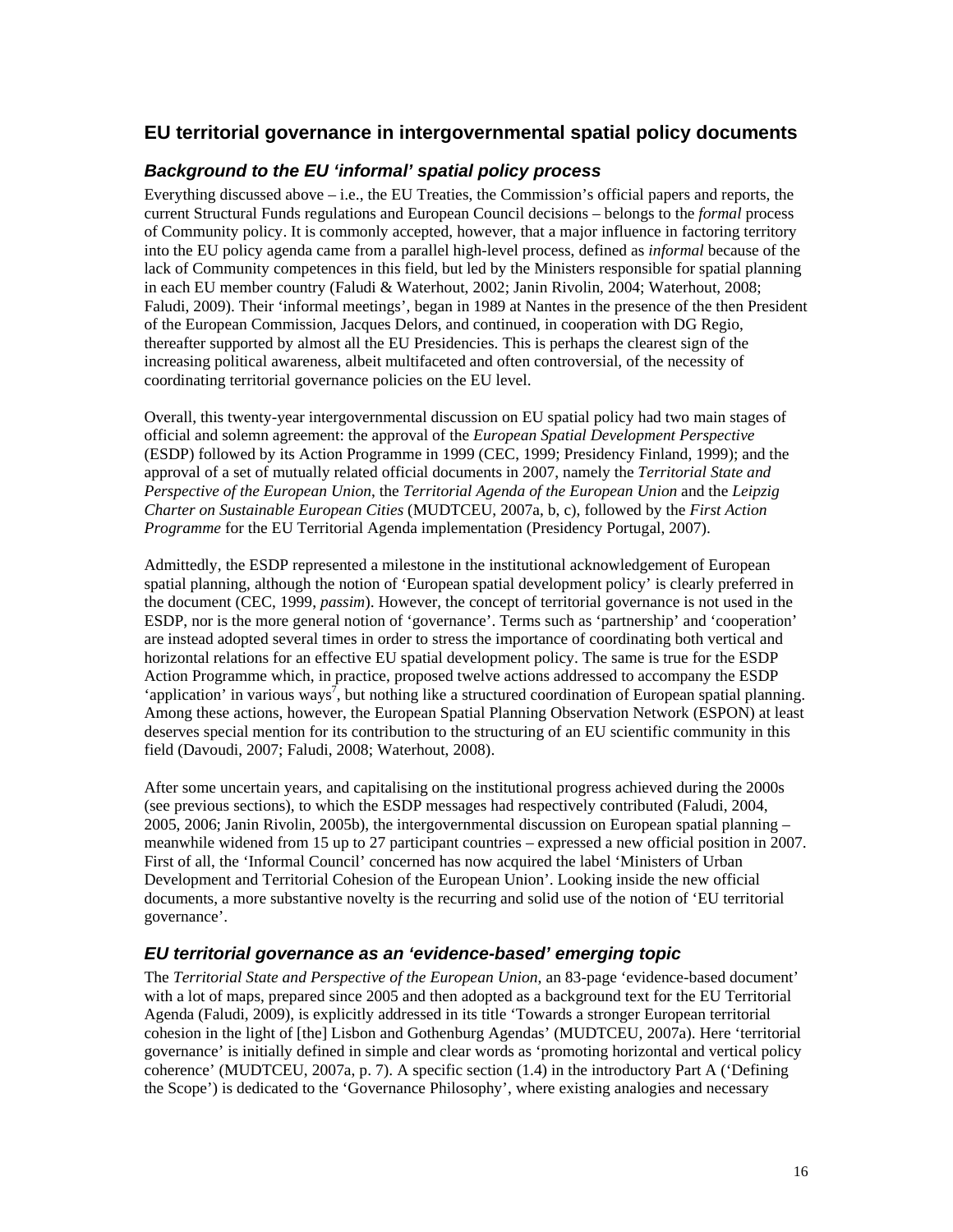relationships between national countries and the EU in addressing territorial governance are eventually put down in black and white:

Territorial governance is the manner in which territories of a national state are administered and policies implemented, with particular reference to the distribution of roles and responsibilities among the different levels of government (supranational, national and sub-national) and the underlying processes of negotiation and consensus building. EU territorial governance is a special and growing challenge in this respect. It focuses on the impact of EU Policies on territorial developments, especially with a view to strengthening EU territorial cohesion (MUDTCEU, 2007a, p. 8).

In particular, territorial cohesion implies the necessity of 'integrating the territorial dimension into EU and National Policies, and not creating a top-down and separate EU Territorial Policy' (MUDTCEU, 2007a, p. 9). In other words, its formal recognition in the Treaties as a shared competence between the Union and the Member States 'would not require a change in governance philosophy. Rather, it would create a stronger mandate and responsibility for both EU Member States and EU to promote a coherent approach to territorial development within EU (and National) Policies' (MUDTCEU, 2007a, p. 9).

As Part B ('Assessing the State') of the document however acknowledges, 'at this moment, effective and structured EU territorial governance does not exist. The EU policy process does not take the territorial dimension of EU policies into account in an explicit way' (MUDTCEU, 2007a, p. 51). Hence, an effort would be required to learn from the 'indirect impacts' produced in the respective European countries, so as to coordinate in a more effective manner the 'governance concepts introduced or promoted by the EU (sustainable development, additionality, subsidiarity, multi-annual programming, partnership), the support of new alliances (between the EU and cities/regions and trans-European alliances) and the availability of new data and know-how (ESPON, URBAN, INTERREG etc)' (MUDTCEU, 2007a, p. 51). Besides the necessity of strengthening the horizontal coherence of the EU policy process, the 'challenge of linking territorial development policies in the EU Member States and EU policies, so that they structurally reinforce each other in view of an effective exploitation of Europe's territorial capital (vertical coherence)' remains. 'Traditionally this bottom up perspective on territorial governance in the EU has been rather weak' indeed (MUDTCEU, 2007a, p. 58). The reason why 'this is not an easy challenge' depends particularly on the fact that the EU Member States 'are facing serious obstacles like differences in policy cycles, objectives, priorities, distribution of responsibilities, processes of negotiation and consensus building of relevant EU policies and national and regional territorial development policies' (MUDTCEU, 2007a, p. 58). Conclusions are summed up in the document's final Part C ('Developing Perspectives for the Future'):

Effective territorial governance is an important prerequisite for strengthening territorial cohesion. The key challenge appears to be that EU sectoral and economic polices and territorial development policies in the EU Member States need to reinforce each other in order to secure effective exploitation of Europe's territorial capital. […] After all, territorial governance is a very complex and sensitive issue (MUDTCEU, 2007a, p. 74).

Hence, 'priorities for more coherent EU policies with territorial impacts' (chapter 5) are set along two lines of action, namely the 'integration of the territorial dimension into the EU policy process' (section 5.1) and the identification of 'national and regional territorial development strategies for improving territorial governance in the EU' (section 5.2). These include, amongst others, the purpose of approaching the EU 'Constitutional and Governance Affairs' key dossier, in order to raise at higher and formal institutional level topics such as:

territorial coherence of sector policies with spatial implications at all levels; coherence and synergies between EU policies and national or regional spatial strategies; new forms of territorial governance by partnership and networking between regions and cities including cross-border, transnational and interregional cooperation and involvement of the economy; integrated and multi-level policy approaches for each specific territorial setting (MUDTCEU, 2007a, p. 76).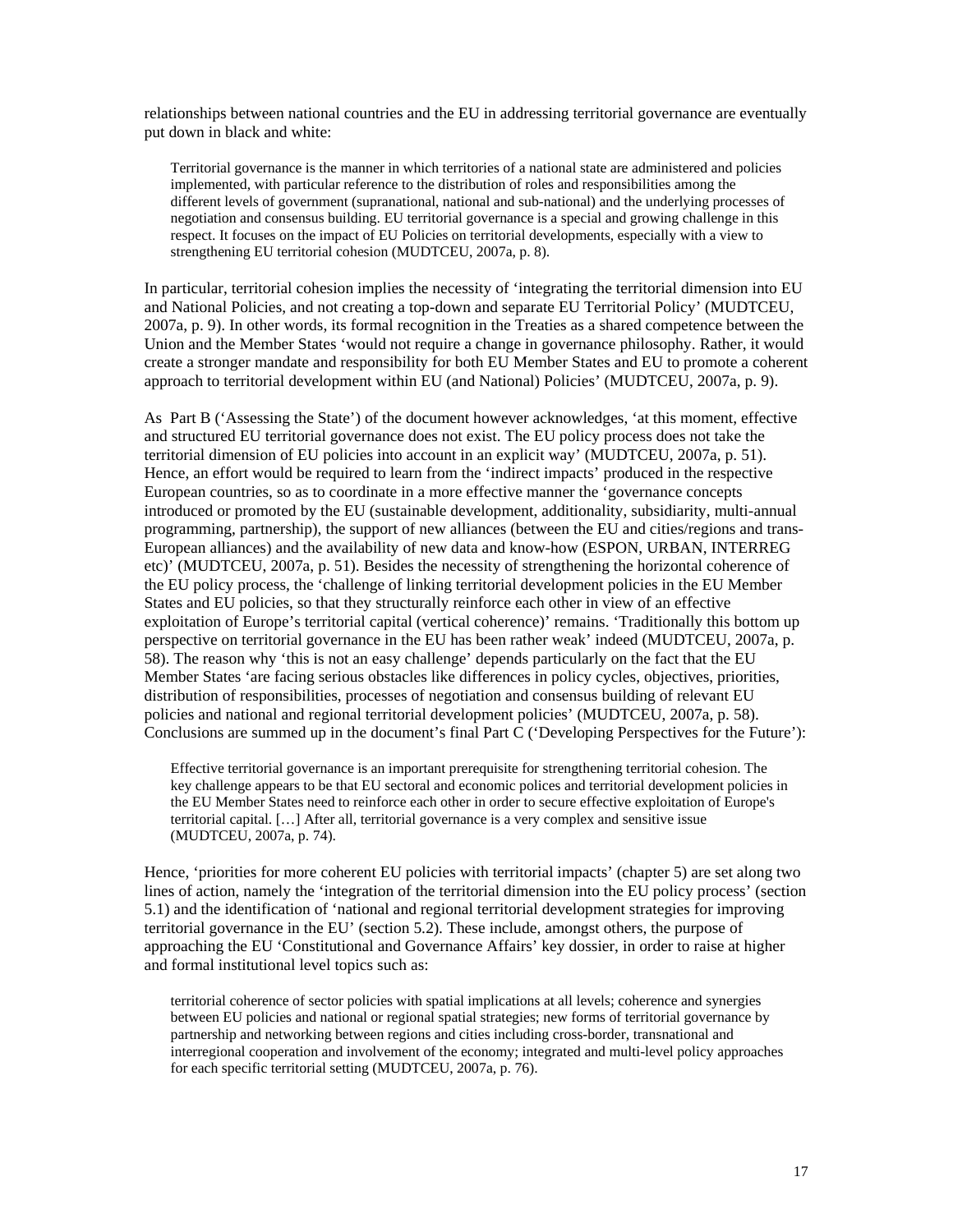As stated in the Executive Summary, the main EU decision-makers will, ultimately, have to understand that 'establishing wise and comprehensive territorial governance' is not a task of minor importance, but rather is relevant to the Lisbon and Gothenburg Strategies as 'the key political ambitions of the European Union' (MUDTCEU, 2007a, p. 79).

#### *Current EU Territorial Agenda and its Action Programme*

The *Territorial Agenda of the European Union* is certainly much less explicit than its evidence-based background document as far as the mentioned necessities and purposes are concerned. Although ambitiously addressed 'Towards a More Competitive and Sustainable Europe of Diverse Regions' (MUDTCEU, 2007b), its eleven pages communicate the overall impression of a polite set of solemn declarations, but certainly not an ambitious political document (Faludi, 2007a, 2009; Gualini, 2008). In this context, 'what we call territorial governance' is in fact moderated again to the less demanding idea of 'process of cooperation', consisting of 'an intensive and continuous dialogue between all stakeholders of territorial development' through which territorial cohesion should be (perhaps magically) achieved (MUDTCEU, 2007b, p. 2). Hence, territorial governance appears to be exploited in the EU Territorial Agenda like a sort of ready-to-use concept, to be addressed to get 'cities and regions […] firmly bound into governance processes for implementing the Lisbon Strategy' (MUDTCEU, 2007b, p. 3); or to inspire 'arrangements' that are necessary to promote new forms of partnership between rural and urban areas (MUDTCEU, 2007b, p. 5); or to promote 'Trans-European Risk Management' (MUDTCEU, 2007b, p. 7); and so on.

Similarly, the *Leipzig Charter on Sustainable European Cities* limits governance to the idea of managing 'integrated urban development' (MUDTCEU, 2007c, p. 1). Specifically the necessity of 'implementation-oriented planning tools' implies the establishment of 'modern, co-operative and effective governance structures […] for improving the competitiveness of European cities' (MUDTCEU, 2007c, p. 3). In this context, the creation of 'high-quality public spaces' is seen primarily, if not exclusively, as a problem of increasing 'the interaction of architecture, infrastructure planning and urban planning', for which the German expression '*Baukultur*' (building culture) is appositely adopted (MUDTCEU, 2007c, p. 3). Hence, the complex challenge of EU territorial governance is ultimately boxed into a list of good purposes addressed to uncertain addressees: 'Integrated urban development strategies, cooperative urban development management and good governance can contribute towards a purposeful use of the potential of European cities particularly with regard to competitiveness and growth, as well as to reducing disparities within and among neighbourhoods. They provide citizens with an opportunity for social and democratic participation' (MUDTCEU, 2007c, p. 4).

Surprisingly enough, the subsequent *First Action Programme for the Implementation of the Territorial Agenda of the European Union* (Presidency Portugal, 2007) recovers the substance of more committed message conveyed by the *Territorial State and Perspectives* document with regard to EU territorial governance, overcoming the lukewarm nature of the EU Territorial Agenda itself and of the Leipzig Charter. The 'professional' quality of this document's preparation (Faludi, 2009, p. 30) may be one explanation for this new change of course, without forgetting the usual fluidity of the EU policy process (Hix, 2005; Nugent, 2006) and, especially, of the intergovernmental debate in a 'contested field' like spatial planning (Faludi, 2001; Faludi & Waterhout, 2002).

Be that as it may, the First Action Programme declares first the 'Political Commitment' assumed by the EU Ministers: here 'multi-level governance' is indicated among five 'guiding principles'<sup>8</sup>, which are 'meant to inspire political action and to orientate the individual and shared implementation of the Territorial Agenda' (Presidency Portugal, 2007, p. 1). 'Strengthening multi-level territorial governance in the EU' is therefore defined as 'a fundamental tool for a balanced spatial development of the European Union' (Presidency Portugal, 2007, p. 2). Interestingly, another guiding principle is 'subsidiarity', and the possibility of basing a virtuous EU territorial governance process on it (Janin Rivolin, 2005a) is envisaged: 'A multi-level and coordinated approach between the European, national and regional/local levels, in line with the subsidiarity principle, is seen as a key factor of success for territorial governance, an issue that is central and cross-cutting in the implementation of the Territorial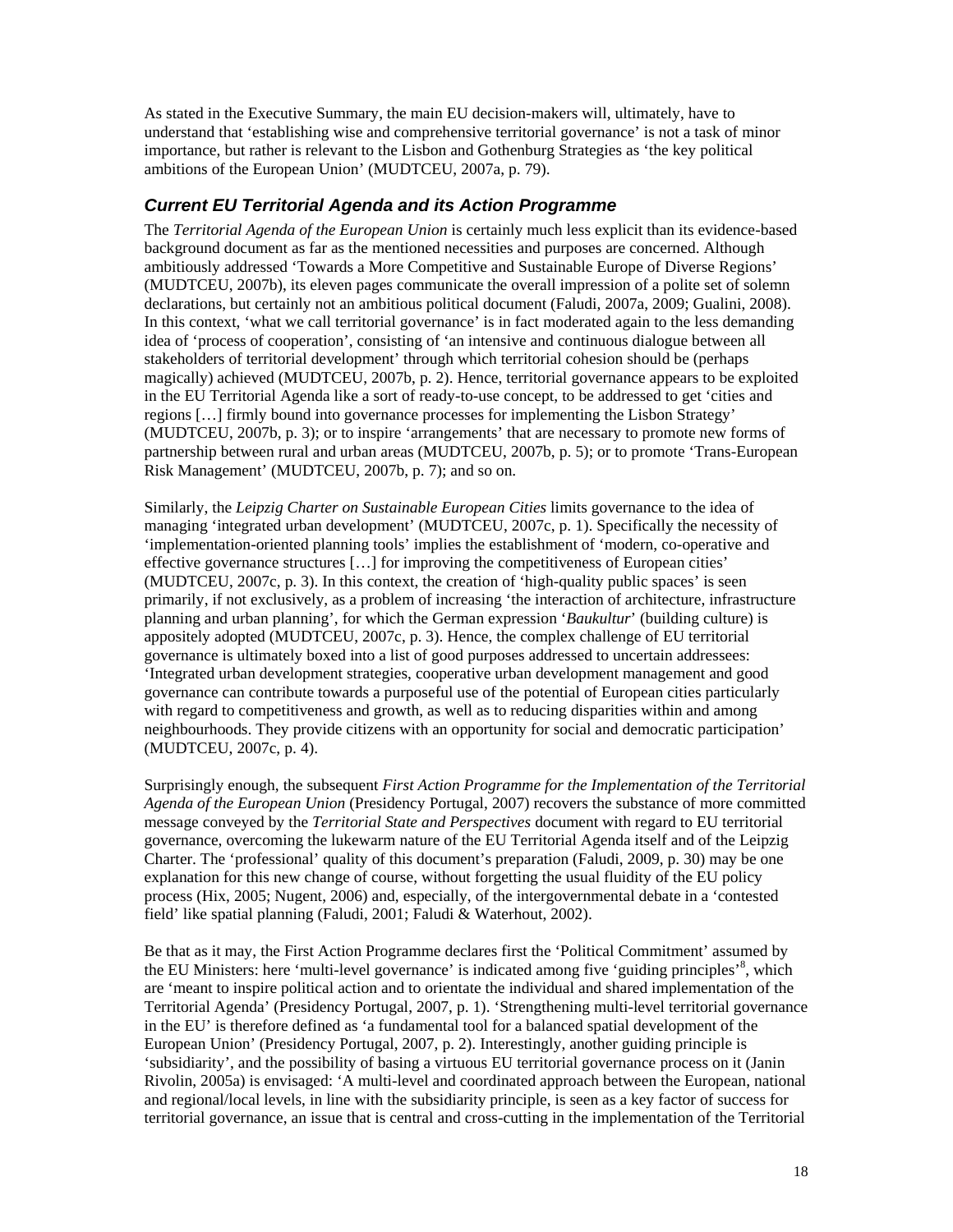Agenda' (Presidency Portugal, 2007, p. 5). In this light, 'new forms of territorial governance' are invoked as being suitable 'to foster a better integrated approach and a flexible cooperation between different territorial levels', and 'as essential to improving territorial cohesion as well as the construction of a sustainable model of development in light of the Lisbon and Gothenburg Strategies' (Presidency Portugal, 2007, pp. 5-6). Therefore, the adoption of the multi-level governance principle 'expresses the commitment to structure proper channels of communication, participation and cooperation in order to make the territorial assessment, planning and management a fully democratic, transparent and efficient process' in the whole Union (Presidency Portugal, 2007, p. 7).

Five 'lines of action' are finally established in order to fulfil the First Action Programme purposes within the 2007–2011 timeframe<sup>9</sup>. Among these, 'To strengthen multi-level territorial governance at European Union and Member States level' (LA3) is addressed especially to 'Design and implement a strategy to promote transparent decision-making processes in the administration and with public and private stakeholders as well as non-governmental organisations on territorial policies at EU and MS level' (Action 3.1). A 'governance system' for the implementation of the First Action Programme, articulated on three levels (i.e., the Presidency, the Ministers acting together, and the EU institutions and other stakeholders), is finally established (Presidency Portugal, 2007, p. 17).

# **Conclusions and remaining problems**

As mentioned in the introduction, the aim of the present contribution was a systematic review of institutional and official documents regarding EU territorial governance, in order to learn how and why this concept gained ground in recent years. A section discussing the nature and features of the EU institutional process has allowed us to identify four main kinds of documentary sources, which have been scrutinised accordingly in successive sections. Overall, what emerged from this review are these final considerations:

1. EU territorial governance is not addressed by the European Treaties in force, even after the Lisbon Treaty ratification (EU, 2006, 2008). Nonetheless, having agreed the political objective of deeper Community integration in the mid 1980s, the Treaties have included an, albeit implicit, necessity of common spatial policy under the cohesion principle. Twenty years of European spatial planning experiences of various kinds offer enough evidence to overcome any uncertainty on this point. A formal recognition of the territorial dimension of cohesion, proposed in the aborted Constitutional Treaty and renovated by the Treaty of Lisbon, is in this light the clearest sign that institutional progress has been achieved in this respect. The recent establishment of territorial cohesion as a shared competence between the EU and the Member States, as well as the simultaneous acceptance of the 'good governance' notion (another novelty of the Lisbon Treaty, albeit addressed to other purposes), may be seen as promising inputs towards new institutional developments for EU territorial governance.

2. Looking at this possible horizon, it is worth noting that earlier official Community documents addressing separately the institutional discussions on 'European governance' and on 'territorial cohesion' already showcased elements of mutual convergence between these two concepts. Moreover, the primacy of the 'urban governance' concept, achieved at Community level since the early 1990s, may strengthen the suspicion that EU integration really has a fundamental spatial dimension. Mutual relationships between governance and territorial cohesion were however seen to imply various problems, especially due to the alternate effectiveness of planning systems (CEC, 2001b) and to the obsolescence of traditional principles of regulative planning (CEC, 1990, 1997b, 1998). Practical solutions were therefore proposed for a more structured and permanent coordination of spatial policies at the EU level: from the SERDEC/SIA combination (CEC, 2001b) to the 'target-based tripartite contracts and agreements' (CEC, 2001a, 2002b, 2004a). Ultimately, an increasing awareness of the crucial importance of spatial planning practices for territorial cohesion policy in more recent Community consultations (CEC, 2008a, b, c, 2009a, b) might indicate that institutional ideas for a structured EU territorial governance process are progressing.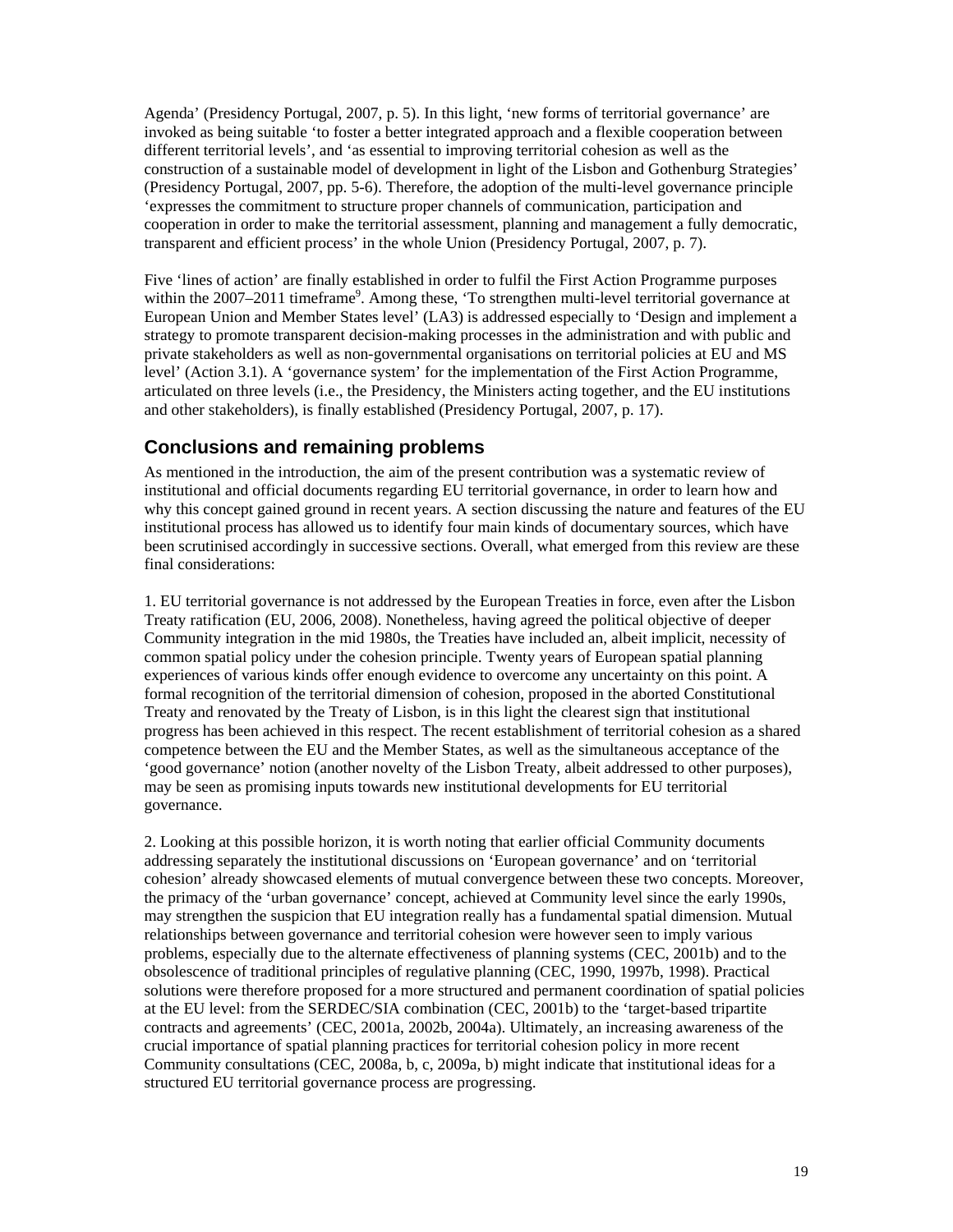3. After all, some approaches and principles for territorial governance, albeit provisional and targetoriented, have meanwhile taken place in the last formulation of cohesion policy, as can be seen in the current Structural Funds regulations (EU, 2007) and Community strategic guidelines (CEU, 2006). On the one hand, European territorial cooperation and sustainable urban development are qualified, after fifteen years of experimental Community Initiatives and Pilot Projects, as key objectives of the 'New Cohesion Policy', for which the European Council agreed explicitly that 'geography matters' (CEU, 2006, p. 28). On the other hand, the 'good governance' principle is repeatedly invoked as an indispensable need (but in fact delegated to the Member States' wills and capacities) for redefining the quality of vertical and horizontal relations in public action, because of its intrinsic territorial dimension. In addition to the documents analysed, it is appropriate to mention that a more comprehensive 'place-based approach' is what an independent report commissioned by the DG Regio (Barca, 2009) indicates for improving EU cohesion policy after  $2013^{10}$ .

4. One might also observe that the various aspects so far recalled are relevant to the functioning of spatial planning systems which, as mentioned in the introduction to this paper, are regulated at national level in accordance with the respective institutional models. However, this competence is generally in the charge of Ministers who, in the EU context, are seated in a so called 'Informal Council', planning not being a formal Community competence. If this organism looks like something of an exception in the EU institutional process, one of the possible explanations is that spatial planning is a source of institutional innovation in Europe. Be that as it may, the twenty-year intergovernmental discussion on spatial planning has never been an isolated process, but has always developed in a sort of "dialectic harmony" with the Commission's DG Regio (Faludi & Waterhout, 2002; Faludi, 2009). Positions agreed in ministerial meetings over time, from the ESDP (CEC, 1999) to the EU Territorial Agenda (MUDTCEU, 2007a, b, c), are generally welcome also in formal Community discussions, sometimes influencing the main EU policy decisions. Hence, the discovery of EU territorial governance as an evidence-based topic and a new challenge in the Ministers' view (MUDTCEU, 2007a) should not be disregarded. The Ministers have in particular identified as a crucial obstacle to efficient and effective EU territorial governance 'differences in policy cycles, objectives, priorities, distribution of responsibilities, processes of negotiation and consensus building of relevant EU policies and national and regional territorial development policies' (MUDTCEU, 2007a, p. 58). Besides, the surprising aphasia on these problems in the EU *Territorial Agenda* (MUDTCEU, 2007b) suggests that an intergovernmental agreement for coordinating planning systems in a structured EU territorial governance process is not at hand. One should therefore conclude that, if a 'multi-level and coordinated approach between the European, national and regional/local levels, in line with the subsidiarity principle, is seen as a key factor of success for territorial governance' by the Ministers responsible for spatial planning in the EU countries (MUDTCEU, 2007c, p. 5), these same Ministers are not willing or able to commit themselves to shared reforms in order to guarantee such success for the immediate future.

This conclusion ultimately poses a higher level political problem and casts a shadow on the effectiveness of intergovernmental or open coordination, as opposed to the formal Community process, for the achievement of the main EU objectives. Also in EU territorial governance, as with decisions of greater topical interest such as recent measures for counteracting the global crisis, nonbinding coordination is certainly easier and more appealing for public media (non-indictable commitments are never risky), but have proven to be elusive in the long run (electoral mandates are more pressing than informal agreements). Europe will not die, of course, from the myopia or lack of courage of a few leaders, because it seems to be well-rooted enough to survive. But there is a clear risk of locking it into simple survival, by going on deceiving Europeans with the magnificence of ideal horizons such as the Lisbon Strategy<sup> $\overline{11}$ </sup> and territorial cohesion.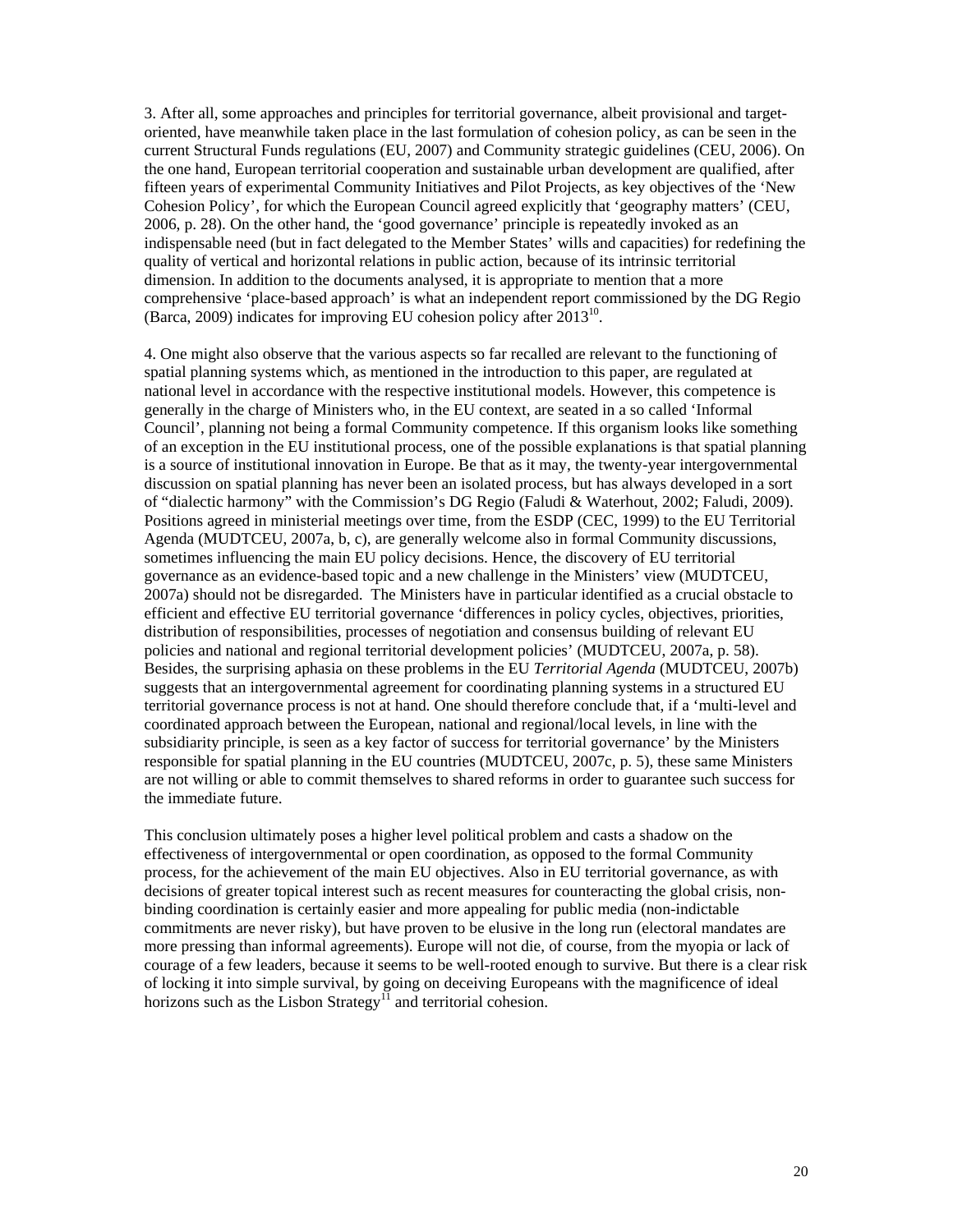# **References**

- Bachtler, J., Wren, C. (2006). "Evaluation of European Union Cohesion Policy: Research Questions and Policy Challenges", *Regional Studies*, 40(2), pp. 143-153.
- Barca, F. (2009). *An Agenda for a Reformed Cohesion Policy. A place-based approach to meeting European Union challenges and expectations*, Independent Report prepared at the request of Danuta Hübner, Commissioner for Regional Policy, April. (http://ec.europa.eu/regional\_policy/policy/future/pdf/report\_barca\_v0605.pdf. Last accessed 11 March 2010).
- Boudon, R. (1984) *La Place du désordre. Critique des théories du changement social* [The place of disorder. Critique of social change theories] (Paris, PUF).
- Böhme, K. (2002). *Nordic Echoes of European Spatial Planning* (Stockholm, Nordregio).
- Brenner, N. (1999). "Globalisation as reterritorialisation: the re-scaling of urban governance in the European Union", *Urban Studies*, 36(3), pp. 431-451.
- Camagni, R. (2006). "Territorial Impact Assessment TIA: A Methodological Proposal, *Scienze Regionali / Italian Journal of Regional Science*, 5(2), pp. 135-146.
- CEC Commission of the European Communities (1990). *Green Paper on the Urban Environment*, Communication from the Commission, COM(90) 218 final, 27 June, Brussels (http://ec.europa.eu/environment/urban/pdf/com90218final\_en.pdf. Last accessed 11 March 2010).
- CEC Commission of the European Communities (1996). *First report on economic and social cohesion* (Luxembourg, European Communities) (http://ec.europa.eu/regional\_policy/sources/docoffic/official/reports/repco\_en.htm. Last accessed 11 March 2010).
- CEC Commission of the European Communities (1997a). *The EU Compendium of Spatial Planning Systems and Policies*, Regional Development Studies, 28 (Luxembourg, European Communities).
- CEC Commission of the European Communities (1997b). *Towards an Urban Agenda in the European Union*, Communication from the Commission, COM(97) 197 final, 6 May, Brussels

(http://ec.europa.eu/regional\_policy/sources/docoffic/official/communic/pdf/urban/urban\_197 \_en.pdf. Last accessed 11 March 2010).

CEC – Commission of the European Communities (1998). *Sustainable urban development in the European Union: a framework for action*, Communication from the Commission, COM(1998) 605 final, 28 October, Brussels (http://ec.europa.eu/regional\_policy/sources/docoffic/official/ communic/pdf/caud/caud\_en.pdf. Last accessed 11 March 2010).

CEC – Commission of the European Communities (1999). *ESDP – European Spatial Development Perspective. Towards Balanced and Sustainable Development of the Territory of the EU*, approved by the Ministers responsible for Regional/Spatial Planning of the European Union (Luxembourg, European Communities) (http://ec.europa.eu/regional\_policy/sources/docoffic/official/reports/pdf/sum\_en.pdf. Last accessed 11 March 2010).

- CEC Commission of the European Communities (2001a). *European Governance. A White Paper*, Communication from the Commission, COM(2001) 428, Brussels, 25 July (http://eurlex.europa.eu/LexUriServ/site/en/com/2001/com2001\_0428en01.pdf. Last accessed 11 March 2010).
- CEC Commission of the European Communities (2001b). *Report by Working Group on "Multilevel Governance: Linking and Networking the Various Regional and Local Levels"*,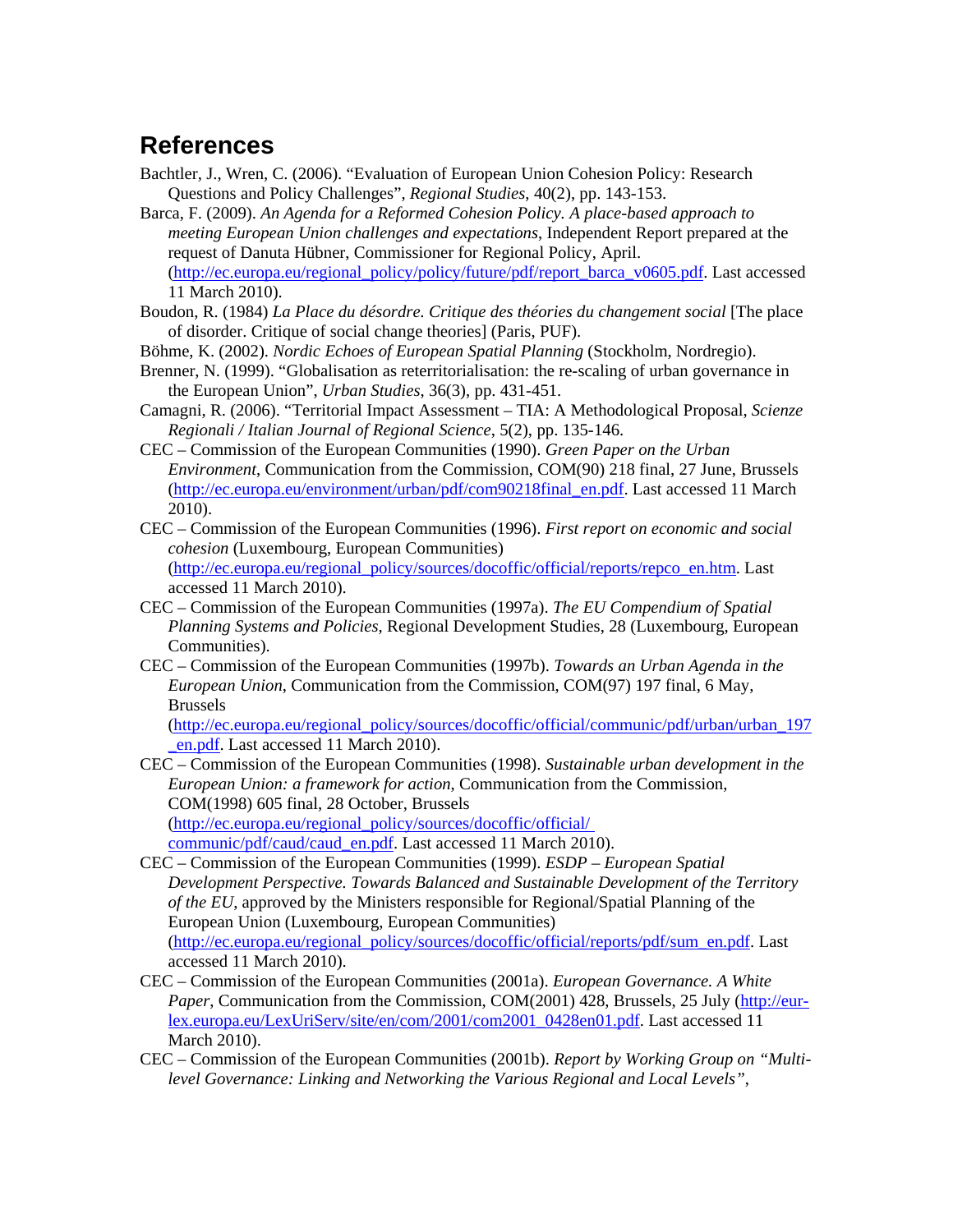Working Group 4C (http://ec.europa.eu/governance/areas/group10/report\_en.pdf, Last accessed 11 March 2010).

CEC – Commission of the European Communities (2001c). *Unity, solidarity, diversity for Europe, its people and its territory. Second report on economic and social cohesion* (Luxemburg, European Communities)

(http://ec.europa.eu/regional\_policy/sources/docoffic/official/reports/ contentpdf\_en.htm. Last accessed 11 March 2010).

- CEC Commission of the European Communities (2002a). *European Governance. Preparatory Work for the White Paper*, (Luxembourg, European Communities) (http://ec.europa.eu/governance/areas/preparatory\_work\_en.pdf. Last accessed 11 March 2010).
- CEC Commission of the European Communities (2002b). *A Framework for Target-based Tripartite Contracts and Agreements between the Community, the States and Regional and Local Authorities*, Communication from the Commission, COM(2002) 709 final, 11 December 2002, Brussels (http://ec.europa.eu/governance/docs/comm\_contrat\_en.pdf. Last accessed 11 March 2010).
- CEC Commission of the European Communities (2004a). *Report on European Governance (2003-2004)*, Commission staff working document, SEC(2004) 1153, 29 September 2004, Brussels.
- CEC Commission of the European Communities (2004b). *A new partnership for cohesion. Convergence competitiveness cooperation. Third report on economic and social cohesion* (Luxemburg, European Communities) (http://ec.europa.eu/regional\_policy/sources/docoffic/official/

reports/cohesion3/cohesion3\_en.htm. Last accessed 11 March 2010).

- CEC Commission of the European Communities (2005). *Impact Assessment Guidelines*, SEC(2005) 791, 15 June, Brussels.
- CEC Commission of the European Communities (2007). *Growing Regions, growing Europe. Fourth report on economic and social cohesion* (Luxemburg, European Communities) (http://ec.europa.eu/regional\_policy/sources/docoffic/official/reports/cohesion4/pdf/4cr\_en.pd f. Last accessed 11 March 2010).
- CEC Commission of the European Communities (2008a). *Fifth progress report on economic and social cohesion. Growing regions, growing Europe*, Communication from the Commission, COM(2008) 371, 12 June, Brussels (http://ec.europa.eu/regional\_policy/sources/docoffic/official/reports/interim5/com\_2008\_371 \_en.pdf. Last accessed 11 March 2010).

CEC – Commission of the European Communities (2008b). *Green Paper on Territorial Cohesion. Turning territorial diversity into strength*, Communication from the Commission, COM(2008) 616, 6 October, Brussels (http://ec.europa.eu/regional\_policy/consultation/terco/paper\_terco\_en.pdf. Last accessed 11

March 2010). CEC – Commission of the European Communities (2008c). *Commission Staff Working Document accompanying the Green Paper on Territorial Cohesion Turning territorial diversity into* 

*strength*, SEC(2008) 2550, 6 October, Brussels (http://ec.europa.eu/regional\_policy/consultation/terco/paper\_terco\_annex.pdf. Last accessed 11 March 2010).

CEC – Commission of the European Communities (2009a). *Sixth progress report on economic and social cohesion*, Report from the Commission to the European Parliament and the Council, COM(2009) 295, 25 June, Brussels

(http://ec.europa.eu/regional\_policy/sources/docoffic/official/reports/interim6/com\_2009\_295 \_en.pdf. Last accessed 11 March 2010).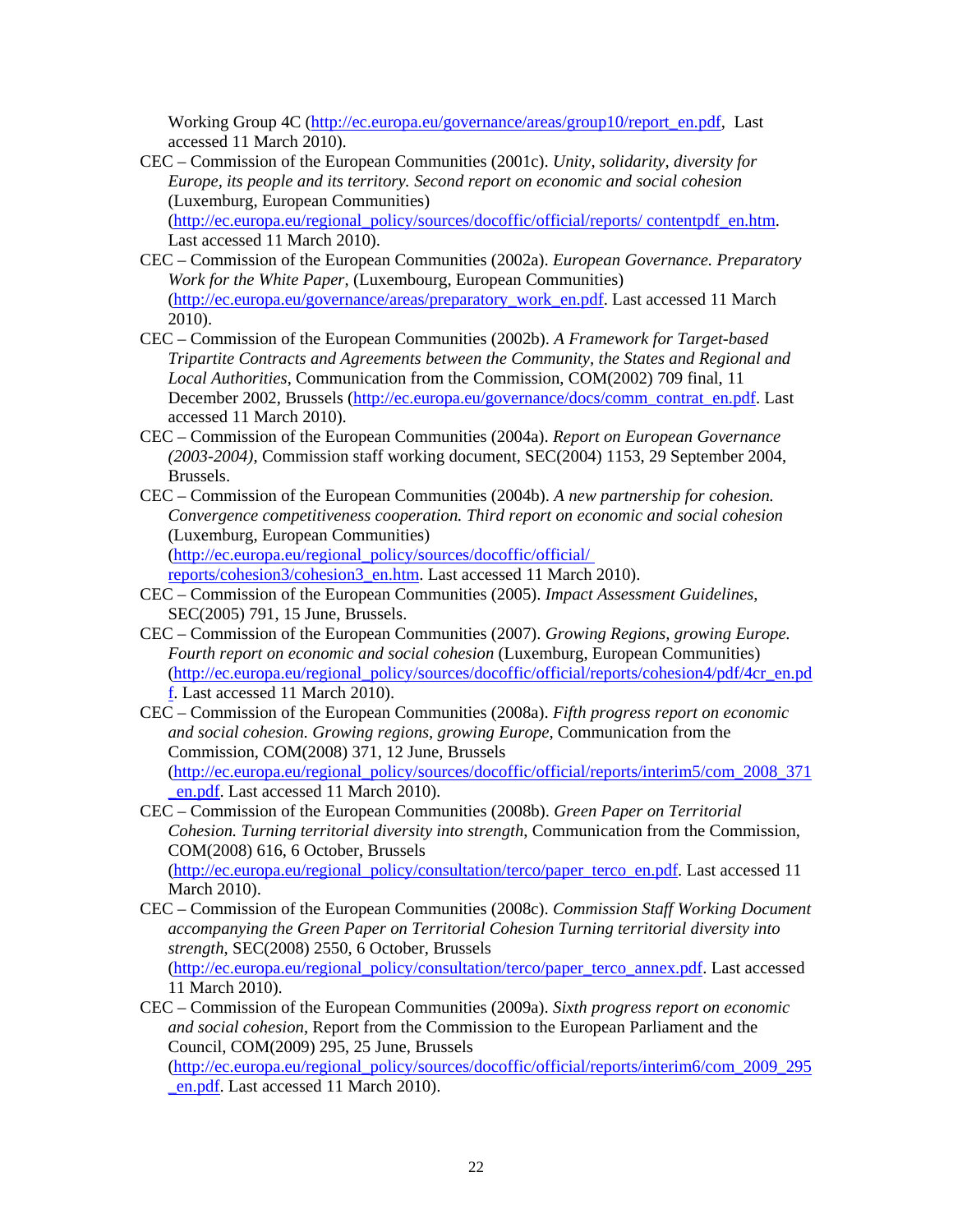- CEC Commission of the European Communities (2009b). *Territorial cohesion: unleashing the territorial potential*, Background Document to the Conference on "Cohesion Policy and Territorial Development: Make Use of the Territorial Potential!", 10-11 December, Kiruna, Sweden (http://ec.europa.eu/regional\_policy/consultation/terco/kiruna\_20091211.pdf. Last accessed 11 March 2010).
- CEC Commission of the European Communities (2009c).*Impact Assessment Guidelines*, SEC(2009) 92, 15 January, Brussels (http://ec.europa.eu/governance/impact/commission\_guidelines/docs/iag\_2009\_en.pdf. Last accessed 11 March 2010).
- CEC Commission of the European Communities (2010). *Europe 2020. A strategy for smart, sustainable and inclusive growth*, Communication from the Commission, COM(2010) 2020, 3 March, Brussels

(http://ec.europa.eu/eu2020/pdf/COMPLET%20EN%20BARROSO%20%20%20007%20- %20Europe%202020%20-%20EN%20version.pdf. Last accessed 11 March 2010).

- CEU Council of the European Union (2006). "Council Decision of 6 October 2006 on Community strategic guidelines on cohesion", 2006/702/EC, *Official Journal of the European Union*, 21.10.2006, L 291 (http://ec.europa.eu/regional\_policy/sources/docoffic/2007/osc/ l\_29120061021en00110032.pdf. Last accessed 11 March 2010).
- Chiti, M. P. (2003). "Il ruolo della Comunità europea nel governo del territorio" [The role of European Community in territorial governance], *Rivista Giuridica dell'Edilizia*, 3, pp. 91- 107.
- Cullingworth, B., Caves R. W. (2009). *Planning in the USA. Policies, issues and processes*, 3rd ed. (London and New York, Routledge).
- Dabinett, G., Richardson, T. (2005). "The Europeanisation of spatial strategy: Shaping regions and spatial justice through governmental ideas", *International Planning Studies*, 10(3-4), pp. 201-218.

Dahrendorf, R. (1968). *Essays in the Theory of Society* (Stanford, Stanford University Press).

- Davoudi, S. (2007). "Territorial Cohesion, European social model and spatial policy research", in: A. Faludi (Ed.) *Territorial cohesion and European model of society* (Cambridge MA, Lincoln Institute for Land Policy), pp. 81-104.
- Dühr, S., Colomb, C., Nadin, V. (2010). *European Spatial Planning and Territorial Cooperation*, London and New York.
- Dühr, S., Stead, D., Zonneveld, W. (Eds.) (2007). "The Europeanization of Spatial Planning Through Territorial Cooperation", special issue, *Planning Practice and Research*, 22(3), pp. 291-471.
- ESPON European Spatial Planning Observation Network (2007a). *Application and effects of the ESDP in the Member States*, ESPON Project 2.3.1, Final report (http://www.espon.eu/export/sites/default/Documents/Projects/ESPON2006Projects/PolicyIm pactProjects/ESDPImpact/fr-2.3.1-full\_rev\_Jan2007.pdf. Last accessed 11 March 2010).
- ESPON European Spatial Planning Observation Network (2007b). *Governance of territorial and urban policies from EU to local level*, ESPON Project 2.3.2, Final report (http://www.espon.eu/export/sites/default/Documents/Projects/ESPON2006Projects/PolicyIm pactProjects/ESDPImpact/fr-2.3.1-full\_rev\_Jan2007.pdf. Last accessed 11 March 2010).
- EU European Union (2004). "Treaty establishing a Constitution for Europe", *Official Journal of the European Union*, 16/12/2004, C 310 (http://eurlex.europa.eu/JOHtml.do?uri=OJ:C:2004:310: SOM:EN:HTML. Last accessed 11 March 2010).
- EU European Union (2006). "Consolidated versions of the Treaty on European Union and of the Treaty establishing the European Community", *Official Journal of the European Union*, 29/12/2006, C 321 E (http://eur-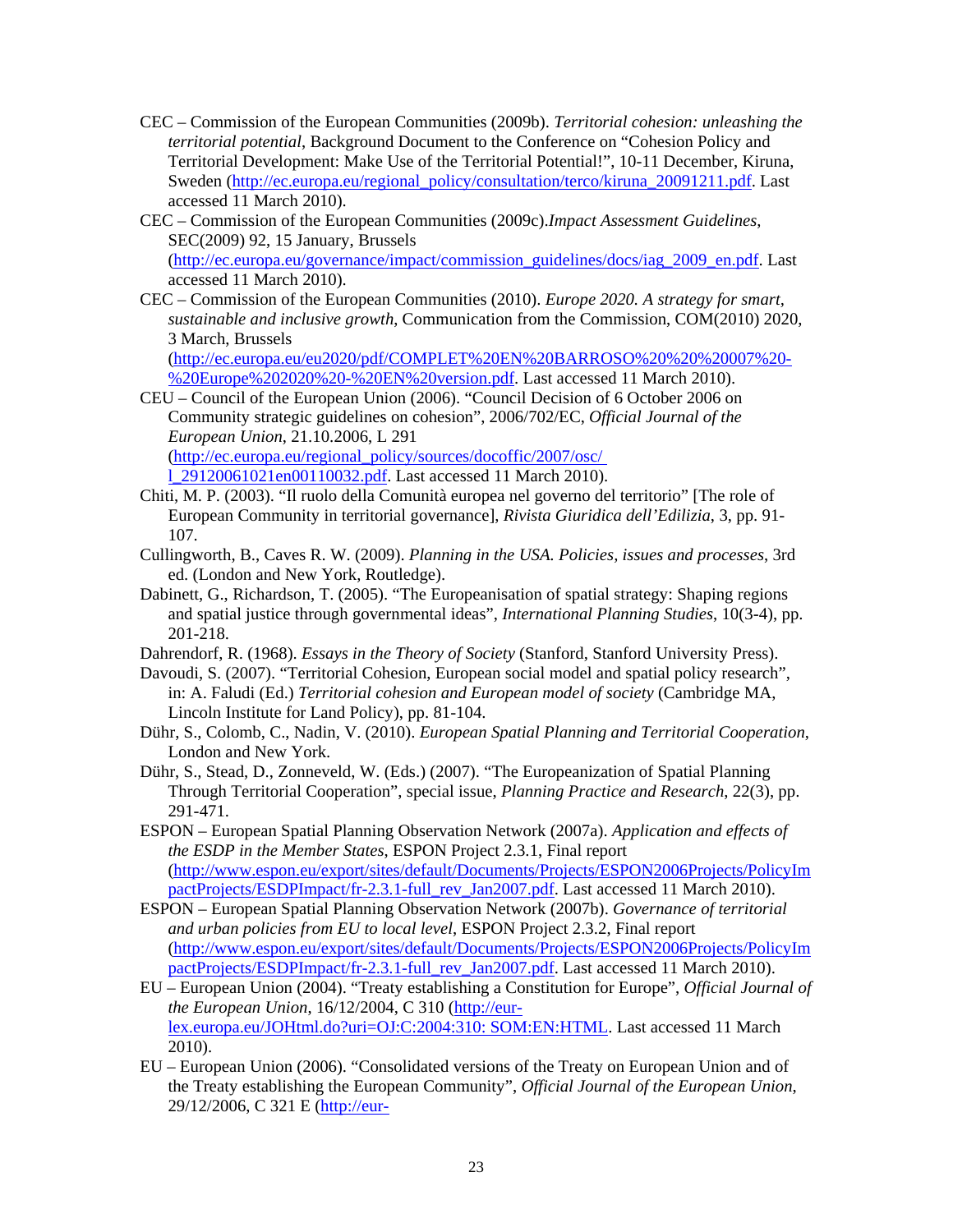lex.europa.eu/LexUriServ/LexUriServ.do?uri=OJ:C:2006:321E:0001:0331:EN:PDF. Last accessed 11 March 2010).

- EU European Union (2007). *Cohesion policy 2007-13. Commentaries and official texts* (Luxembourg, European Communities) (http://ec.europa.eu/regional\_policy/sources/docoffic/official/regulation/pdf/2007/publication s/guide2007 en.pdf. Last accessed 11 March 2010).
- EU European Union (2008). "Consolidated versions of the Treaty on European Union and the Treaty on the functioning of the European Union", *Official Journal of the European Union*, 9/05/2008, C 115 (http://eur-lex.europa.eu/JOHtml.do?uri=OJ:C:2008:115:SOM:EN:HTML. Last accessed 11 March 2010).
- European Commission, Italian Government, Lombardy Region (2004). *Tripartite Agreement*, 15 October, Milan (http://ec.europa.eu/governance/docs/texte\_convention\_tripartite\_en.pdf. Last accessed 11 March 2010).
- Faludi, A. (Ed.) (2001). "Regulatory Competition and Co-operation in European Spatial Planning", special issue, *Built Environment*, 27(4), pp. 245-316.
- Faludi, A. (Ed.) (2002a). *European Spatial Planning* (Cambridge MA, Lincoln Institute of Land Policy).
- Faludi, A. (2002b). "Positioning European spatial planning", *European Planning Studies*, 10(7), pp. 898-909.
- Faludi, A. (2004). "Territorial Cohesion: Old (French) Wine in New Bottles?", *Urban Studies*, 41(7), pp. 1349-1365.
- Faludi, A. (Ed.) (2005). "Territorial Cohesion: An Unidentified Political Objective", special issue, *Town Planning Review*, 76(1), pp. 1-118.
- Faludi, A. (2006). "From Spatial Development to Territorial Cohesion Policy", *Regional Studies*, 40(6), pp. 667-678.
- Faludi, A. (2007a). "Making Sense of the 'Territorial Agenda of the European Union'", *European Journal of Spatial Development*, Refereed Articles, 25, pp. 1-21 (http://www.nordregio.se/EJSD/ refereed25.pdf. Last accessed 11 March 2010).
- Faludi, A. (Ed.) (2007b). *Territorial Cohesion and the European Model of Society* (Cambridge MA, Lincoln Institute of Land Policy).
- Faludi, A. (Ed.) (2008). *European Spatial Research and Planning* (Cambridge MA, Lincoln Institute of Land Policy).
- Faludi, A. (2009). "A turning point in the development of European spatial planning? The 'Territorial Agenda of the European Union' and the 'First Action Programme'", *Progress in Planning*, 71, pp. 1-42.
- Faludi, A., Waterhout, B. (2002). *The Making of the European Spatial Development Perspective. No Masterplan* (London and New York, Routledge).
- Giannakourou, G. (1998). "The Europeanisation of national spatial planning policies", in: C. Bengs & K. Böhme (eds.) *The Progress of European Spatial Planning* (Stockholm, Nordregio), pp. 25-34.
- Governa, F., Janin Rivolin, U., Santangelo, M. (Eds.) (2009). *La costruzione del territorio europeo. Sviluppo, coesione, governance* [The building of European territory. Development, cohesion, governance] (Roma, Carocci).
- Grasland, C., Hamez G. (2005). "Vers la construction d'un indicateur de cohésion territoriale européen?", *L'Espace Géographique*, 35(2), pp. 97-116.
- Gualini, E. (2001). *Planning and the Intelligence of Institutions* (Aldershot: Ashgate).
- Gualini, E. (2008). "'Territorial cohesion' as a category of agency: the missing dimension in the EU spatial policy debate", *European Journal of Spatial Development*, Refereed Articles, 28, pp. 1-22 (http://www.nordregio.se/EJSD/refereed28.pdf. Last accessed 11 March 2010).
- Hall, P. (2002). *Urban and Regional Planning*, 4th ed. (London and New York, Routledge).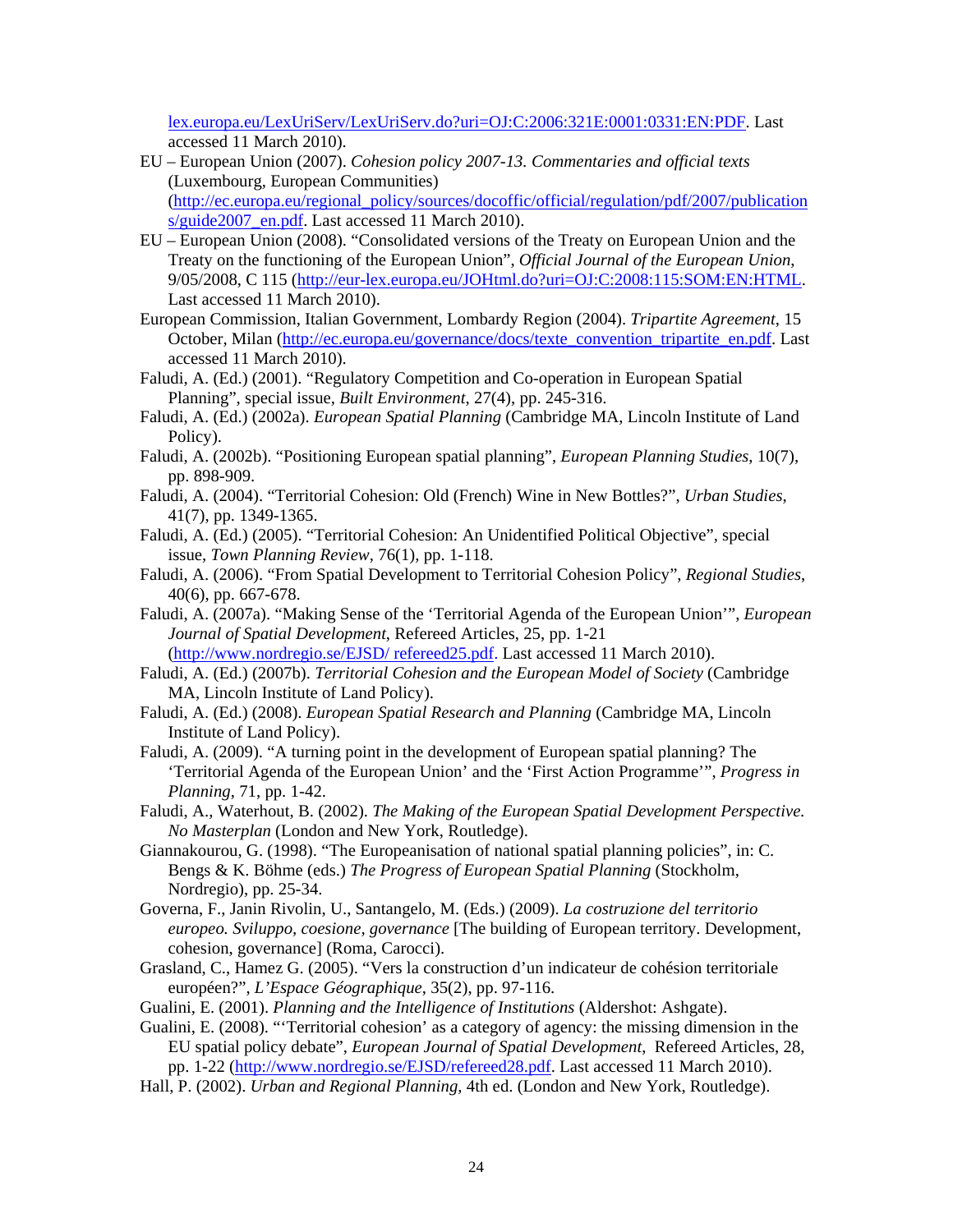- Hix, S. (2005). *The political system of the European Union*, 2nd ed. (London, Palgrave MacMillan).
- Hooghe, L., Marks, G. (2001). *Multi-level governance and European integration* (Lanham MD, Rowman & Littlefield).
- Husson, C. (2002). *L'Europe sans territoire. Essai sur le concept de cohésion territoriale* [Europe without territory. Testing the concept of territorial cohesion] (Paris, Datar / L'Aube).
- Janin Rivolin, U. (2004). *European Spatial Planning* (Milano, Franco Angeli).
- Janin Rivolin, U. (2005a). "Cohesion and subsidiarity: towards good territorial governance in Europe", *Town Planning Review*, 76 (1), pp. 93-106.
- Janin Rivolin, U. (2005b). "The future of the ESDP in the framework of territorial cohesion", *disP*, 161, pp. 19-27.
- Janin Rivolin, U. (2008). "Conforming and performing planning systems in Europe: an unbearable cohabitation", *Planning Practice & Research*, 23(2), pp. 167-186.
- Janin Rivolin, U., Faludi, A. (2005). "The hidden face of European spatial planning: innovations in governance", *European Planning Studies*, 13 (2), pp. 195-215.
- Mehta, M. D. (2006). "Good Governance", *Encyclopaedia of Governance* (London, Sage) (http://sage-ereference.com/governance/Article\_n218.html. Last accessed 10 March 2009).
- MUDTCEU Ministers of Urban Development and Territorial Cohesion of the European Union (2007a). *Territorial State and Perspective of the European Union: Toward a Stronger European Territorial Cohesion in the Light of the Lisbon and Gothenburg Ambitions*, Based on the Scoping Document discussed by Ministers at their Informal Ministerial Meeting in Luxembourg in May 2005, A Background Document for the Territorial Agenda of the European Union (http://www.bmvbs.de/Anlage/original\_1005296/The-Territorial-State-and-Perspectives-of-the-European-Union.pdf. Last accessed 11 March 2010).
- MUDTCEU Ministers of Urban Development and Territorial Cohesion of the European Union (2007b). *Territorial Agenda of the European Union: Towards a More Competitive and Sustainable Europe of Diverse Regions*, Agreed on the occasion of the Informal Ministerial Meeting on Urban Development and Territorial Cohesion on 24 / 25 May 2007 (http://www.bmvbs.de/Anlage/ original\_1005295/Territorial-Agenda-of-the-European-Union-Agreed-on-25-May-2007-accessible.pdf. Last accessed 11 March 2010).
- MUDTCEU Ministers of Urban Development and Territorial Cohesion of the European Union (2007c). *Leipzig Charter on Sustainable European Cities*, Agreed on the occasion of the Informal Ministerial Meeting on Urban Development and Territorial Cohesion on 24 / 25 May 2007 (http://www.bmvbs.de/Anlage/original\_998680/Leipzig-Charter-on-Sustainable-European-Cities-agreed-on-24-May-2007.pdf. Last accessed 11 March 2010).
- North, D. C. (1990). *Institutions, Institutional Change and Economic Performance* (Cambridge, Cambridge University Press).
- Nugent, N. (2006). *The Government and Politics of the European Union*, 6th ed. (Basingstoke and Durham NC, Palgrave and Duke University Press).
- Presidency Finland (1999). *Conclusions*, Informal Meeting of EU Ministers responsible for Spatial Planning and Urban/Regional Policy, 4-5 October.
- Presidency Portugal (2007). *First Action Programme for the Implementation of the Territorial Agenda of the European Union*, 23 November (http://www.dgotdu.pt/rimotr/UEdoc/AP1\_23NovembroVfinal.pdf. Last accessed 11 March 2010).
- Radaelli, C. M. (2004). "Europeanisation: Solution or problem?", *European Integration Online Papers* (EioP), 8(16), pp. 1-23 (http://eiop.or.at/eiop/pdf/2004-016.pdf. Last accessed 11 March 2010).
- Sassen, S. (2006). *Territory, authority, rights: From medieval to global assemblages* (Princeton NJ and Oxford, Princeton University Press).
- Scharpf, F. W. (1997). *Games real actors play: Actor-centered institutionalism in policy research*. Boulder, CO: Westview Press.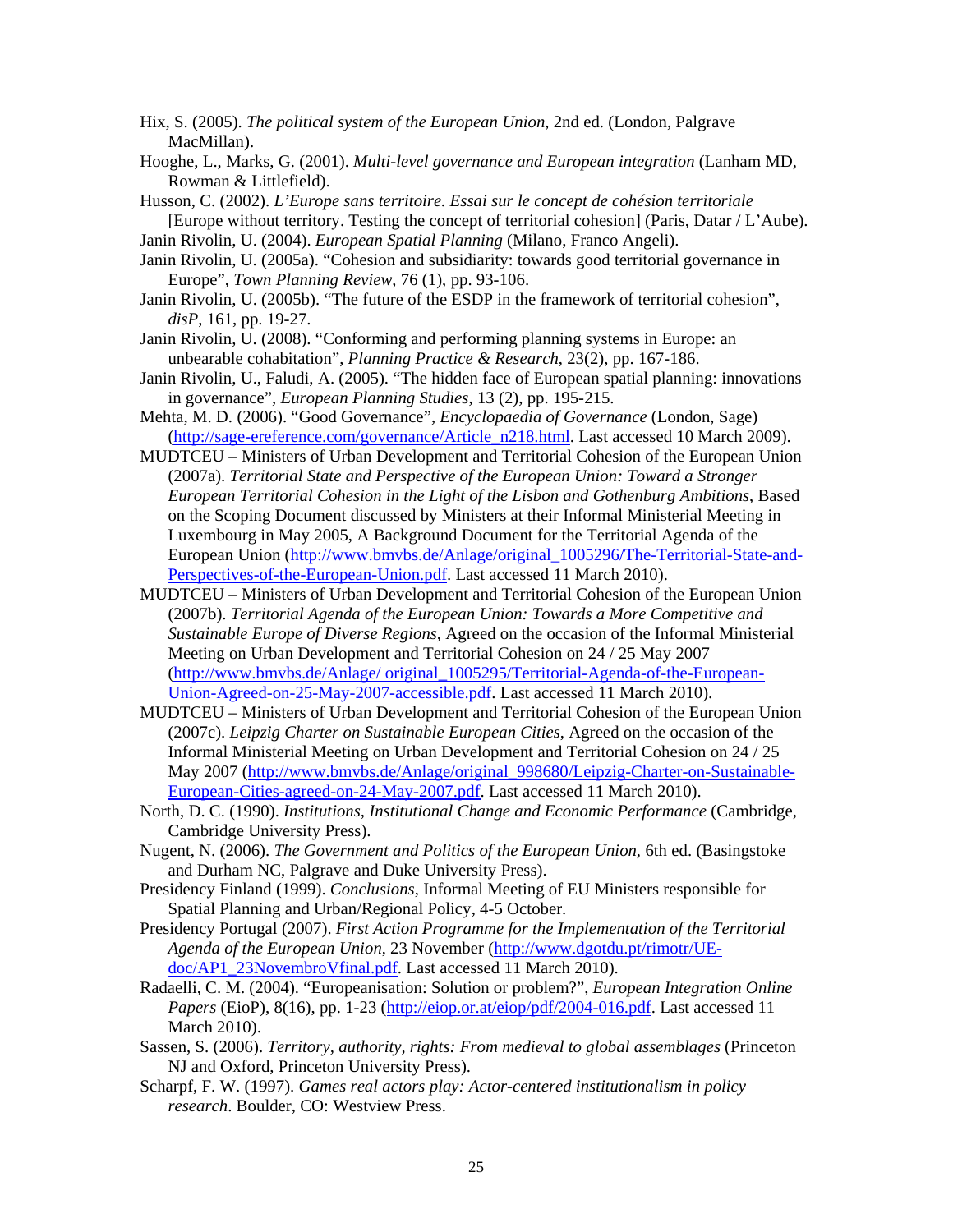Swyngedouw, E. (2000). "Authoritarian governance, power, and the politics of re-scaling", *Environment and Planning D: Society and Space*, 18, pp. 63-76.

Waterhout, B. (2008). *The Institutionalisation of European Spatial Planning* (Amsterdam, IOS Press).

Williams, R. H. (1996). *European Union Spatial Policy and Planning* (London, Chapman).

World Bank (1991). *Managing Development: The Governance Dimension. A discussion paper*, Washington D.C. (http://www-

wds.worldbank.org/external/default/WDSContentServer/WDSP/IB/2006/03/07/000090341\_2 0060307104630/Rendered/PDF/34899.pdf. Last accessed 11 March 2010).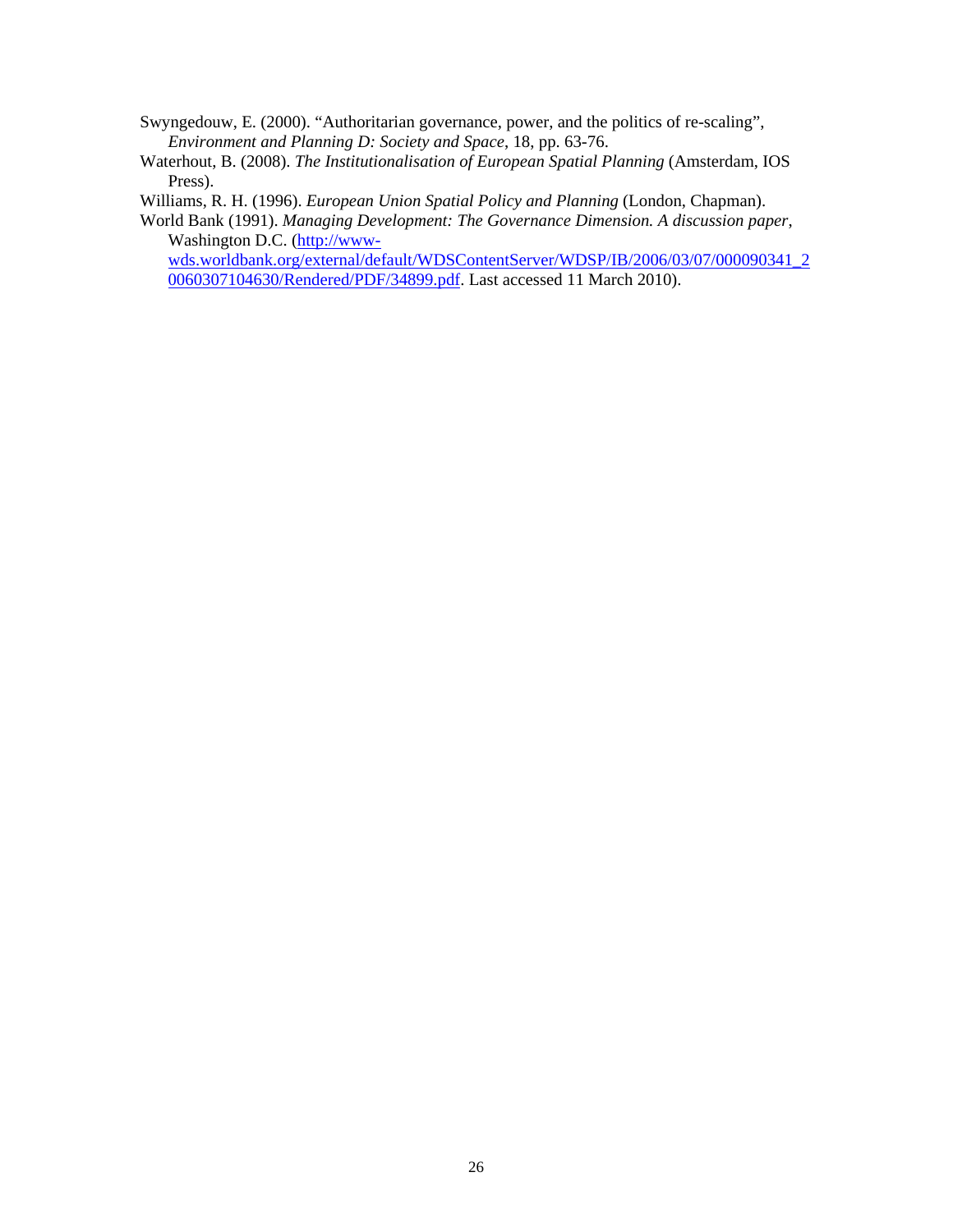# **Biographical information**

BA in architecture, MA and Ph.D. in planning and property development, Umberto Janin Rivolin is an Associate Professor of urban and regional planning at the Polytechnic of Turin, Italy. There he is Vice Dean for international affairs of the First School of Architecture and member of the Inter-university Department of Territorial Studies and Planning. He is a member of the Council of representatives of AESOP – Association of European Schools of Planning. He takes part to the URBACT II Thematic Experts Group and ESPON 2013 Knowledge Support System. He led the Italian contribution to European research projects ESPON 2.3.1 – *Application of the ESDP in the Member States* and 2.3.2 – *Governance of territorial and urban policies from EU to local level*. He has acted as an expert for the Italian Minister of public works and of the European Commission's DG Regio.